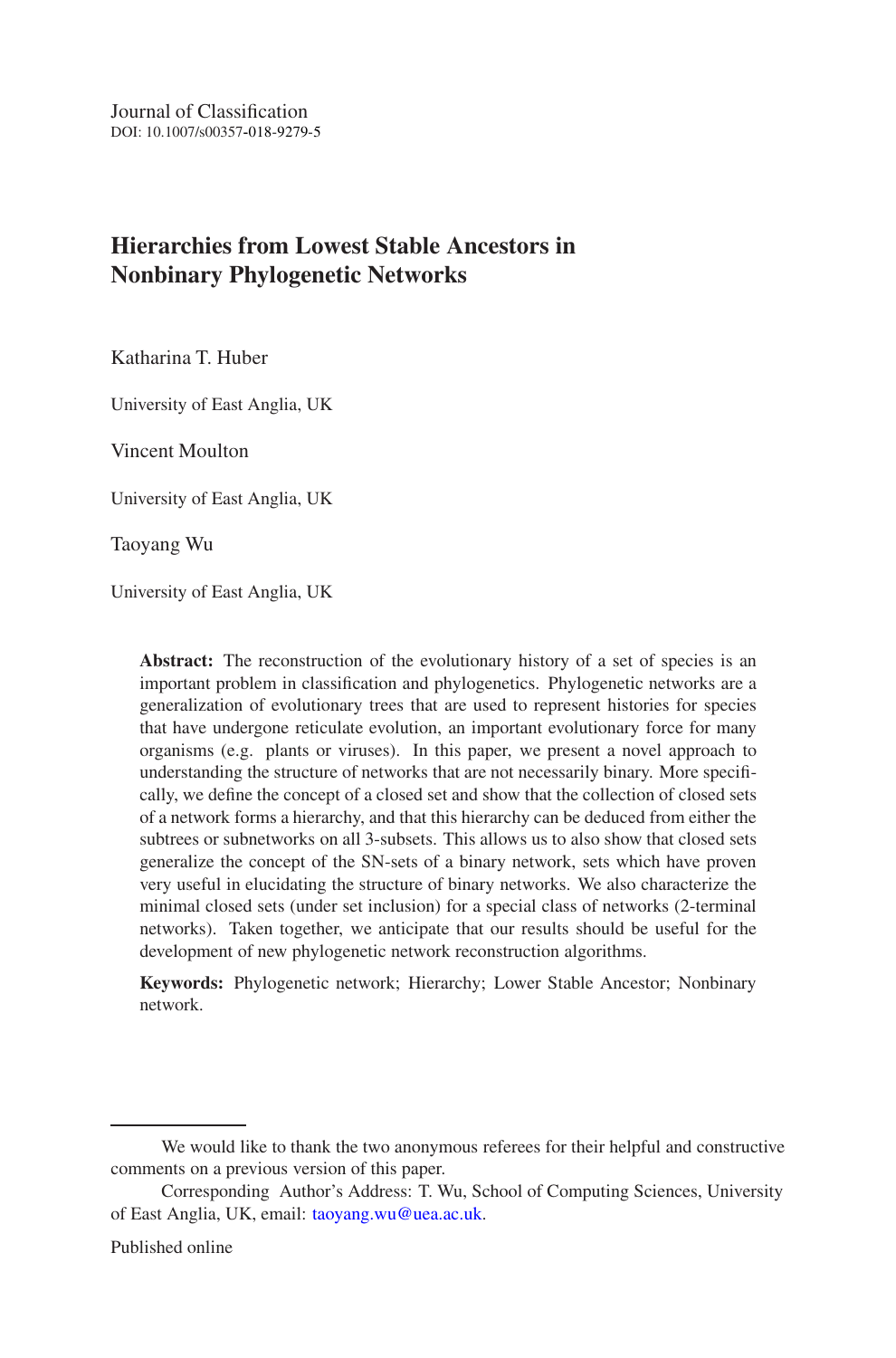### **1. Introduction**

Phylogenetic networks are a generalization of evolutionary trees which are used by biologists to represent the evolution of a collection of species  $X$ with a reticulate evolutionary history. Essentially, a phylogenetic network  $N$ is a rooted, directed acyclic graph (or DAG), with a single root and leaf set labeled by the species in  $X$  (see Figure 1) for an example of such a network with leaf-set  $X = \{1, 2, ..., 8\}$ . Internal vertices in N represent ancestors of the species in  $X$ , with the root representing the highest common ancestor of all species in  $X$ . Those internal vertices which are the child of a single vertex represent a speciation event, and those which are the child of more than one vertex a reticulate event. The latter type of event might, for example, be the hybridization of plant species to form a new hybrid species, or the recombining of viruses to form a new virus.

In recent years, there has been a great deal of work on trying to develop new methods to construct phylogenetic networks from biological data (e.g. from molecular sequences). Some recent reviews concerning phylogenetic networks and approaches to construct them include Gusfield (2014) and Huson, Rupp, and Scornavacca (2010). One approach that has proven helpful in practice is to build up phylogenetic networks from smaller trees or networks. Two specific examples relying on this approach involve building phylogenetic networks from *triplets* or from *trinets*, which are 3-leaved phylogenetic trees and networks, respectively (see next section for formal definitions). They are presented in, for example, Huber et al. (2017), Jansson, Nguyen and Sung (2006), Jansson and Sung (2006), To and Habib (2009), van Iersel and Kelk (2011), and van Iersel and Moulton (2014), and examples of their application to biological data may be found in Huber et al. (2011), Oldman et al. (2016), and van Iersel et al. (2009). These approaches aim to build *binary* phylogenetic networks from *binary* triplets or trinets, that is, networks/triplets/trinets in which the root has two children, the sum of the in-degree and out-degree for every internal vertex is equal to three and each leaf has in-degree one. To do this, they exploit an interesting interplay between certain hierarchies on the leaf-set of the network and the triplets/trinets displayed by a network. However, in practice, the assumption that the networks are binary can be restrictive since, for example, it does not allow for representing uncertainty in the order of divergence or reticulate events, and it may be necessary to allow for triplets/trinets that are not binary (Jetten and van Iersel, in press; Nakhleh, 2011).

In this paper, we consider the problem of extending some of the theory underlying phylogenetic network construction from triplets and trinets to the nonbinary setting. As we shall see, this leads to some new results concerning phylogenetic networks which provide novel insights into their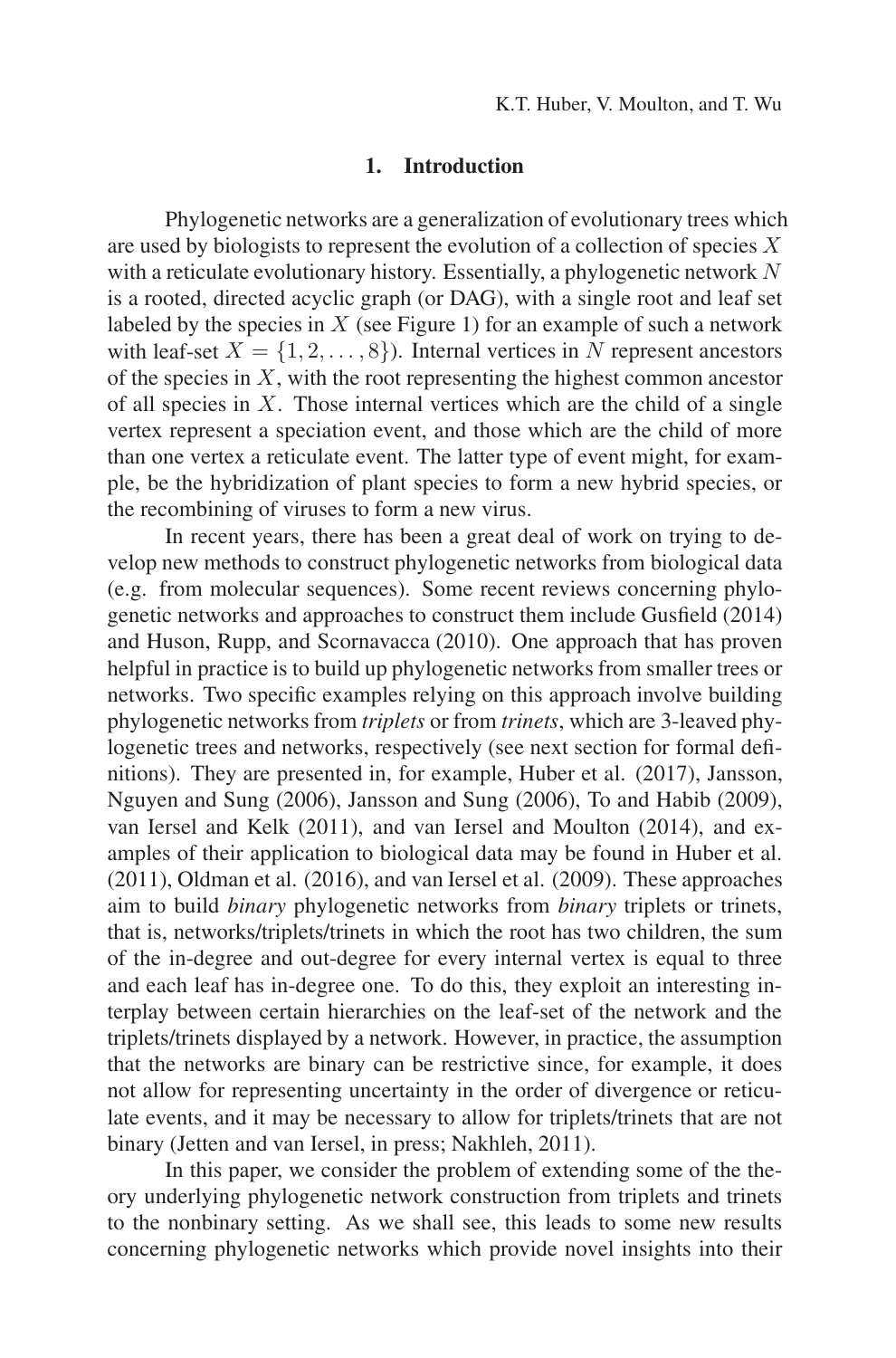

Figure 1. An example of a phylogenetic network N on  $X = \{1, \ldots, 8\}$ . The arcs in N (and in all subsequent figures) are all directed away from the root  $\rho$ .

structure. We expect that these results should prove useful for developing new approaches to constructing phylogenetic networks (see the last section for more details). Note that although nonbinary networks have not been commonly considered in the literature, some work has appeared on constructing (Huber and Moulton, 2012) and comparing (Cardona et al. 2011) certain nonbinary networks. In addition, some structural results have appeared concerning nonbinary tree-based networks (Jetten and van Iersel, in press).

We now summarize the contents of the rest of the paper. In the next section, we present some preliminaries concerning digraphs and phylogenetic networks, including a brief introduction to triplets and trinets. Following on from that section, we then introduce the key new concept of a *closed set*. Recall that, given a non-empty subset Y of the leaf-set X, the *lowest stable ancestor of*  $Y$ ,  $LSA(Y)$ , in a phylogenetic network  $N$  is the lowest vertex in  $N$  that is a common ancestor of every element in  $Y$  and that is contained in every dipath that connects the root of  $N$  to some element of  $Y$ (Fischer and Huson, 2010). We say that a subset  $Y \subseteq X$  is *closed (in* N) if  $|Y| = 1$ , or if  $|Y| > 2$  and the set of leaves below LSA(Y) is equal to Y. For example,  $\{5, 6\}$  and  $\{7, 8\}$  are both closed sets for the phylogenetic network depicted in Figure 1.

After proving some structural results concerning lowest stable ancestors in Section 3, we give a characterization of the closed sets in a phylogenetic network in terms of certain vertices in the network (Theorem 3.6). Using this characterization, in Section 4 we prove that the collection of closed sets in X for a phylogenetic network with leaf-set X is a *hierarchy* (Theorem 4.1), i.e. the collection may be represented as some rooted tree with leaf-set  $X$ . We also show that the hierarchy of closed sets is directly related to two further hierarchies on  $X$  that can be naturally associated to a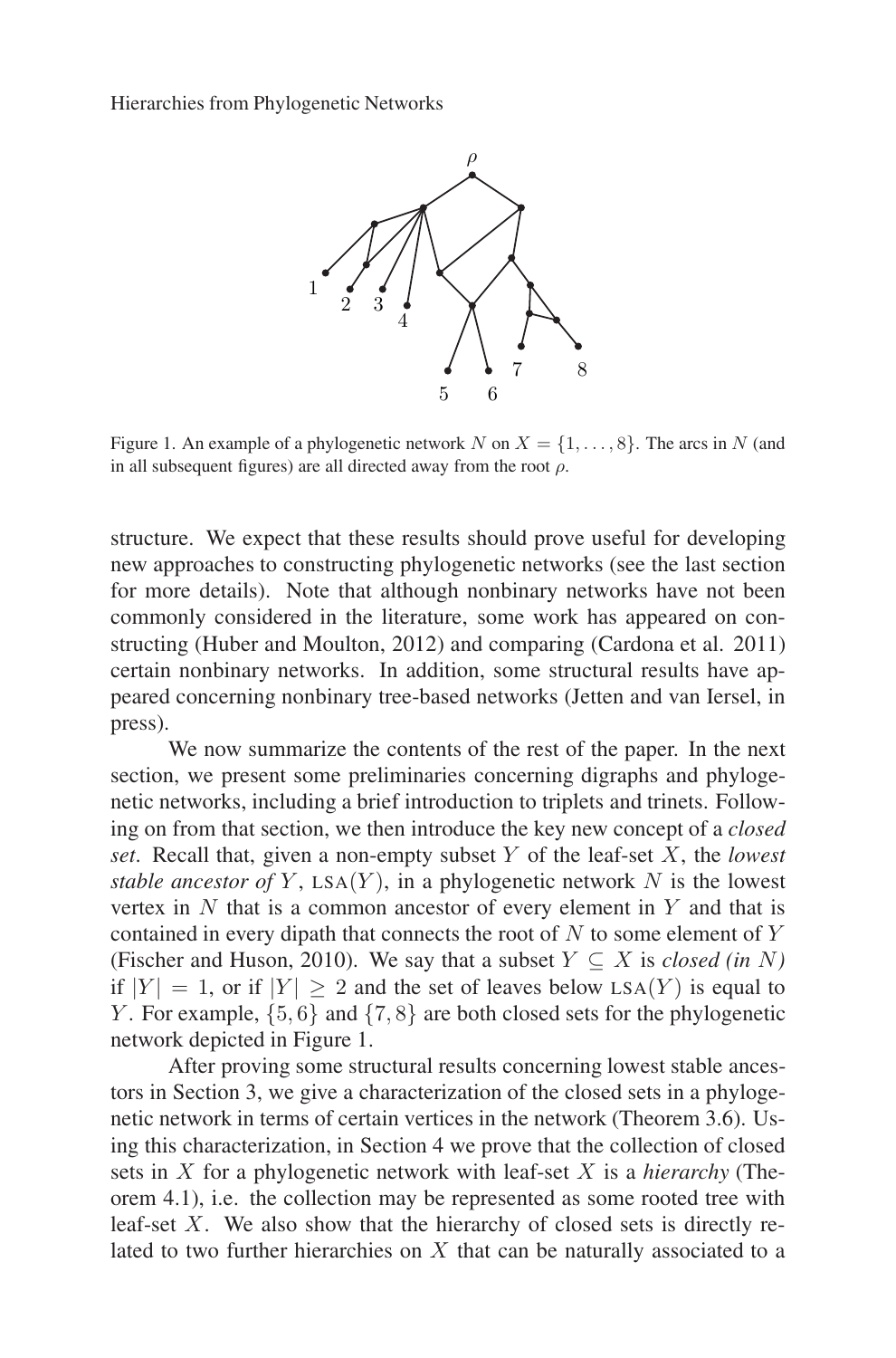network: namely, hierarchies that arise from the cut arcs and cut vertices of N (vertices and arcs whose removal disconnects  $N$ ). As we shall see, the closed set, cut arc and cut vertex hierarchies associated to a network are not the same in general, although they are identical for binary networks.

In Section 5, we consider the relationship between the closed sets of a network and the collections of triplets and trinets that it displays. For a binary phylogenetic network  $N$ , it is known that the hierarchy corresponding to the cut arcs of  $N$  may be retrieved from the collection of triplets displayed by N. One way to show this is to consider so-called SN-sets for arbitrary collections of triplets. The concept of SN-sets was introduced by Jansson and Sung (2006) as part of developing an algorithm to infer binary level-1 networks from triplet systems (see Section 2 for the definition of a level-1 network). Intuitively, each SN-set is a subset which forms the leaf-set of a subnetwork of the network which is produced by their algorithm, and hence the name SN-set ("SubNetwork-set"). These sets turned out to be very useful in elucidating the structure of binary networks in general (see e.g. To and Habib, 2009). Here, we show that the closed sets in a phylogenetic network can be obtained by extending the notion of SN-sets to the nonbinary setting. More specifically, we prove that the collection of closed sets of a phylogenetic network is precisely the collection of (generalized) SN-sets (Corollary 5.7). In addition, we show that the cut arc sets of a phylogenetic network can be obtained from its collection of trinets (Theorem 5.2), which has been proven to hold in the binary setting (van Iersel and Moulton, 2014, Theorem 1).

In Section 6, we consider a certain digraph that can be associated to the collection of trinets in a network, which we call the closure digraph. A simpler version of this digraph was considered in Oldman et al. (2016) for certain binary networks. The closure digraph is of interest since it can be used to help identify certain closed sets in a network. More specifically, using a key result concerning sink sets in the closure digraph (Corollary 6.4), in Section 7 we show that for a special class of phylogenetic networks (2 terminal networks) the sink sets in the closure digraph associated to a phylogenetic network  $N$  are precisely the minimal closed sets of  $N$  (under set inclusion). We conclude in Section 8, with a discussion of some open problems and possible future directions.

### **2. Preliminaries**

Throughout this paper, X is a finite set with  $|X| \geq 3$ , unless stated otherwise. A subset  $Y \subseteq X$  is called a *singleton* if  $|Y| = 1$ , and *nonsingleton* if  $|Y| \geq 2$ .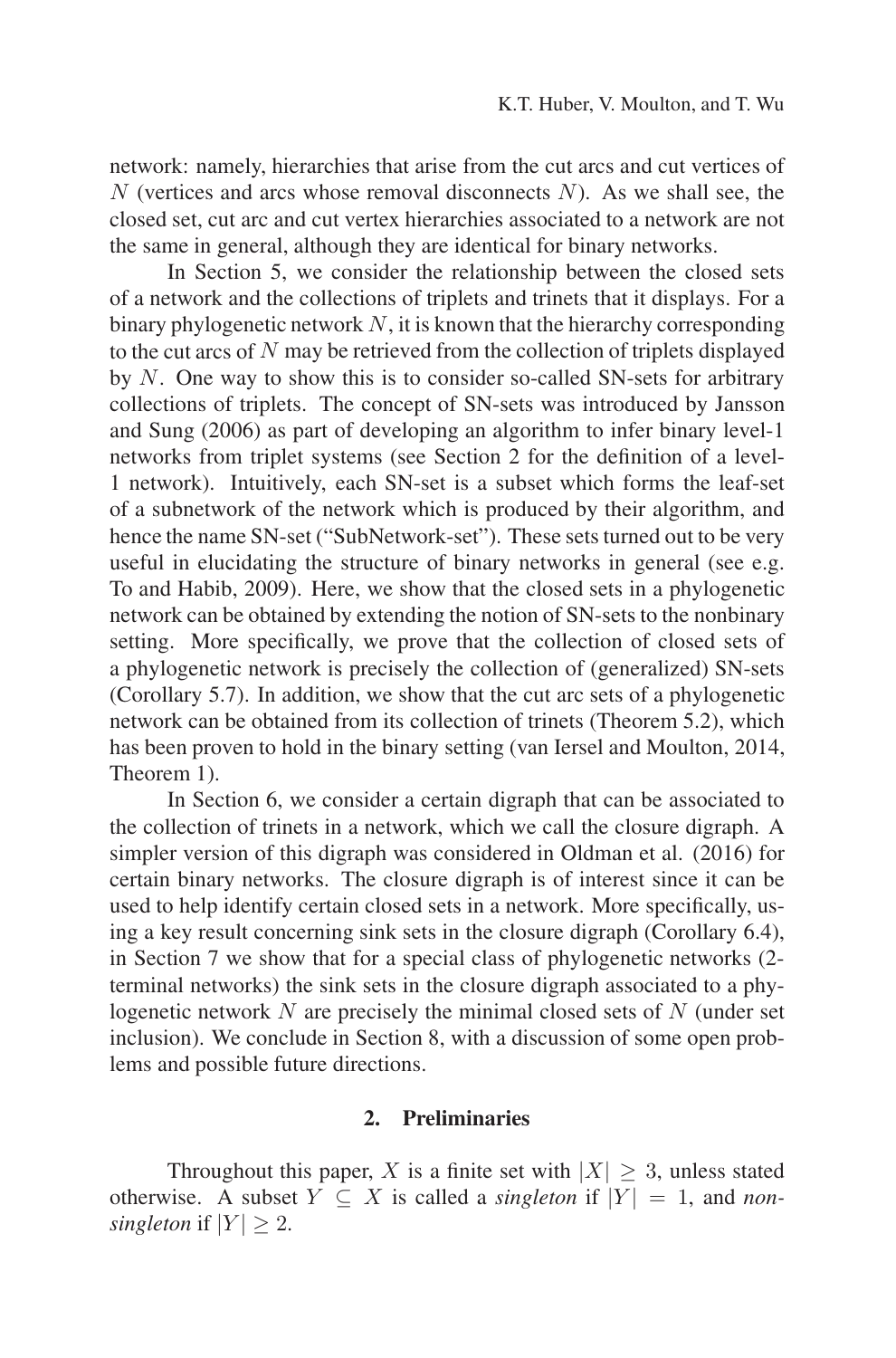**Digraphs.** A *directed graph*, or *digraph* for short,  $N = (V, E)$ , is an ordered pair consisting of a set  $V = V(N)$  of *vertices* and a set  $E = E(N)$  of *arcs*, that is, ordered pairs  $(u, v)$  of distinct vertices  $u, v \in V$  (so in particular, there are no loops in N). Suppose N is a digraph and  $u, v \in V(N)$ . If  $(u, v)$  is an arc of N then we say u is a *parent* of v and v a *child* of u. The *in-degree* of u is the number of its parents, and the *out-degree* of u is the number of its children. A *root* of N is a vertex with in-degree 0. A *leaf* of N is a vertex without any children. The set of leaves of N is denoted by  $L(N)$ . Any vertex in N that is neither a root nor a leaf is referred to as an *interior vertex* of N.

Suppose N is a digraph. Then we call a sequence  $P_{u_0,u_k}$ :  $u_0, u_1, \ldots$ ,  $u_k, k \geq 1$ , of pairwise distinct vertices of N such that  $(u_{i-1}, u_i)$  is an arc in  $N, 1 \le i \le k$ , a *directed path* (or *dipath* for short) from  $u_0$  to  $u_k$ . Moreover, we refer to the vertices  $u_0$  and  $u_k$  as the *ends* of  $P_{u_0, u_k}$ , and all other vertices of  $P_{u_0, u_k}$  as the *interior* vertices of  $P_{u_0, u_k}$ . A pair of dipaths in N is called *openly disjoint* if they do not share a vertex other than possibly their ends. A *directed cycle* in N is a dipath P in which the requirement that the ends of P are distinct is replaced by requiring that they coincide. If N does not contain a directed cycle then N is called *acyclic*. Such a graph is sometimes referred to as a *DAG*. A DAG N is called *rooted* if it contains a unique vertex  $\rho(N)$  that is the root.

Suppose  $N$  is an acyclic digraph and there exists a dipath from  $u$  to v for some  $u, v \in V(N)$  distinct. Then we write it as  $v \prec_N u$ , and say that v is *below* u and u is an *ancestor* of v. Note that if the digraph  $N$ in question is clear from the context we simply write  $v \prec u$  rather than  $v \prec_N u$ . Furthermore, we write  $v \prec u$  if  $u = v$  or  $v \prec u$  holds. Given a subset  $U \subseteq V(N)$ , a vertex  $w \in U$  is called *lowest* if no vertex in U is below w. A *common ancestor* of a subset  $Y \subseteq V(N)$  is a vertex  $w \in V(N)$ that is an ancestor of each vertex in Y . Furthermore, w is called a *lowest common ancestor* of Y if it is lowest among all common ancestors of Y. If  $u$  is an interior vertex of  $N$ , then we refer to the set of leaves of  $N$  below  $u$ as the *cluster*  $C(u) = C_N(u)$  induced by u. In case u is a leaf of N, then we put  $\mathcal{C}(u) = \{u\}.$ 

Suppose N is a digraph. For  $v \in V(N)$  we denote by  $N - v$  the digraph obtained from  $N$  by removing  $v$  and all arcs incident with  $v$ . We call N *connected* if its underlying undirected graph (i.e., the graph obtained from N by discarding the directions of its arcs) is connected and *disconnected* otherwise. Note that a rooted acyclic digraph is necessarily connected. A vertex v of N is called a *cut vertex* of N if  $N - v$  is disconnected. Similarly, a *cut arc* of N is an arc whose removal disconnects N. A directed graph is called *biconnected* if it contains no cut vertices. A *biconnected component* of N, also known as a block of N, is a maximal biconnected subgraph. A bi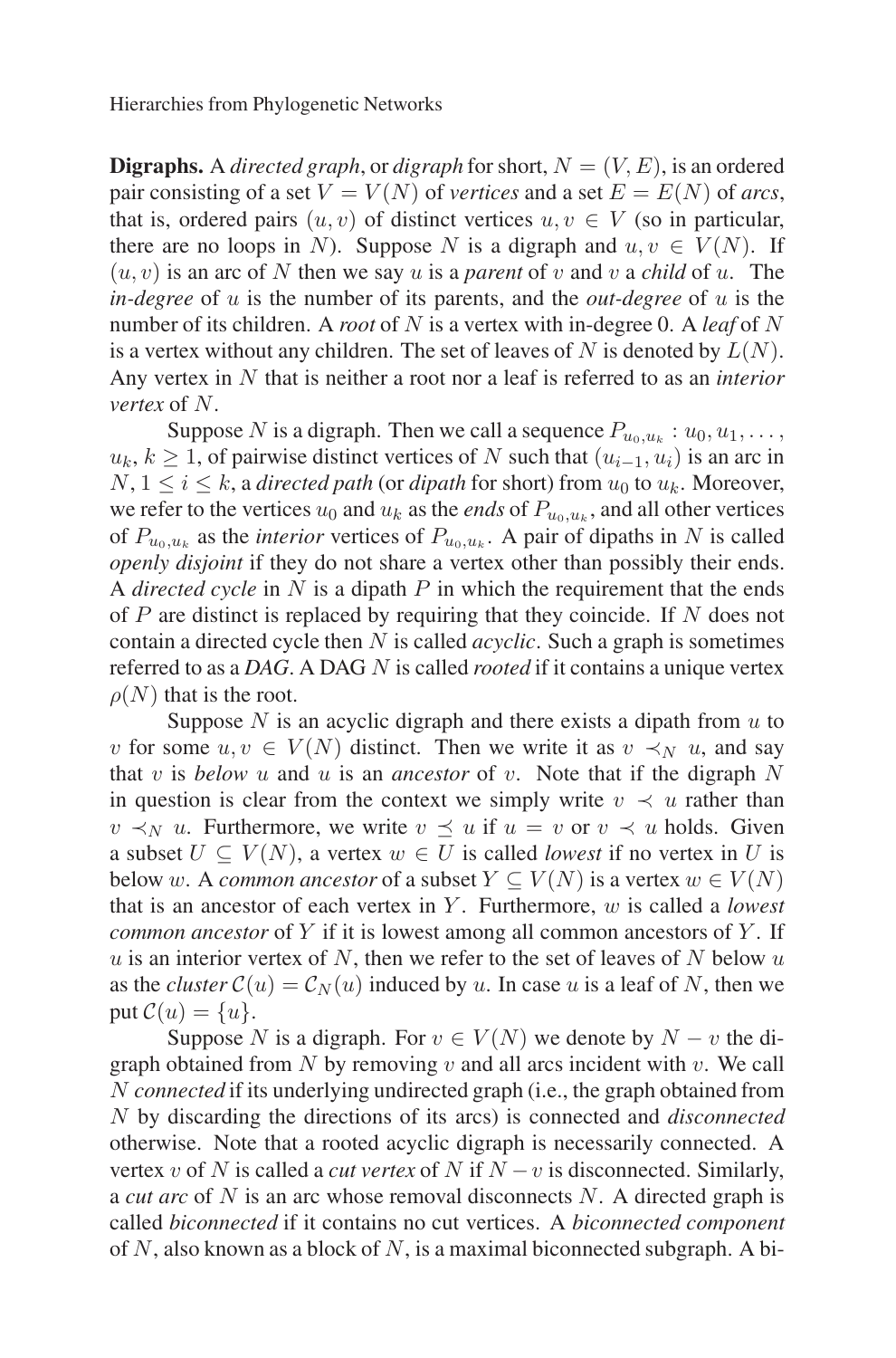connected component is called *trivial* if it contains precisely one arc (which is necessarily a cut arc), and *non-trivial* otherwise. Finally, we call a vertex  $v \in V(N)$  a *terminal vertex* of N if there exists a biconnected component H of N such that v is a lowest vertex in  $V(H)$ . Note that v could belong to several biconnected components, but at most one of them contains  $v$  as a terminal vertex. To illustrate this concept, consider the digraph N depicted in Figure 1. Then the parent vertex of 3 and 4 is not a terminal vertex of  $N$ whereas the parent vertex  $w$  of 5 and 6 is. Note that  $w$  is also contained in the biconnected components of  $N$  containing  $5$  and  $6$ , respectively.

**Phylogenetic networks.** A *phylogenetic network* N *(on* X*)* is a rooted DAG with leaf set X and which does not contain any *degenerate* vertices (i.e., vertices in N that have in-degree and out-degree one). We also denote the leaf set of N by  $L(N)$ . Note that a phylogenetic network N whose underlying graph is a tree is also called a *phylogenetic tree* (cf. Semple and Steel (2003) for more details concerning phylogenetic trees). To simplify our arguments, we shall assume throughout this paper that all leaves of a phylogenetic network have in-degree one. That is, each leaf  $v$  has a unique parent, denoted by  $p(v)$ . Suppose N is a phylogenetic network. We refer to a vertex of N with in-degree at least two and out-degree one as *a reticulation vertex* of N. For  $k \geq 0$  and integer, we call a binary phylogenetic network N *level-k* if each biconnected component of N contains at most k reticulation vertices. Note that a binary phylogenetic network  $N$  is a phylogenetic tree if and only if the level of  $N$  is zero. Hence, the level of such a phylogenetic network can be regarded as a measure of its deviation from being a phylogenetic tree.

Suppose that N is a phylogenetic network on X and  $\emptyset \neq Y \subseteq X$ . Extending the notion of a stable ancestor of a subset of  $X$  (see Fischer and Huson, 2010 and the Introduction) to subsets  $Y \subseteq V(N) - \{\rho_N\}$ , we say that a vertex  $v \in V(N)$  is a *stable ancestor of* Y *(in* N) if v is a common ancestor of  $Y$  and is contained in every dipath that connects the root of  $N$ to some vertex  $w \in Y$ . Note that if u and v are two stable ancestor of Y then either  $u \prec v$  or  $v \prec u$  must hold. We refer to the unique stable ancestor  $w \in V(N)$  that is lowest among all stable ancestors of Y as the *lowest stable ancestor of* Y *(in N)*, denoted by  $LSA<sub>N</sub>(Y)$ , or simply  $LSA(Y)$ . Note that if  $Y = \{y_1, \ldots, y_t\}$  for some  $t \geq 1$ , then we sometimes write  $LSA_N(y_1,...,y_t)$  rather than  $LSA_N(Y)$ . The following two easily proven facts will be useful later on.

**Observation 1:** Suppose that N is a phylogenetic network on X and  $\emptyset \neq$  $Y' \subseteq Y \subseteq V(N) - \{\rho_N\}$ . Then  $LSA_N(Y') \prec_N LSA_N(Y)$ .

**Observation 2:** Suppose that N is a phylogenetic network on X and that  $Y \subseteq V(N) - \{\rho_N\}$  contains at least two elements. Then there exists a pair of distinct elements  $y_1$  and  $y_2$  in Y such that  $LSA_N(y_1, y_2) = LSA_N(Y)$ .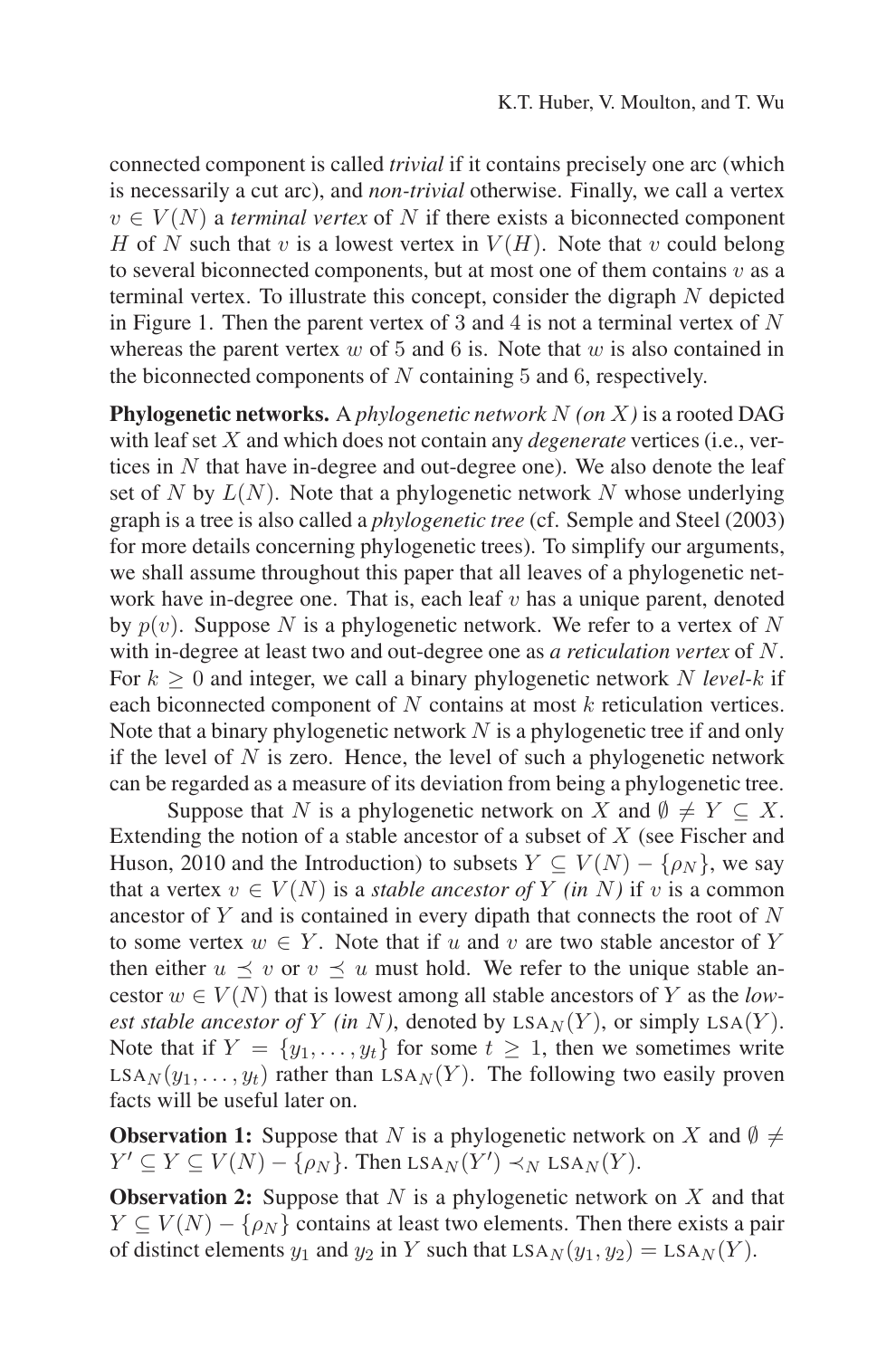

Figure 2. An example of triplets and trinets. (i) A triplet  $t_1 = 1/2/3$ ; (ii) A triplet  $t_2 = 12/3$ ; (iii) A trinet T on  $\{1, 2, 3\}$ . Here  $t_1$  are  $t_2$  are two triplets displayed by the network N in Figure 1, and  $T$  is a trinet induced by  $N$ .

We define the *subnet*  $N|_Y$  of N on some non-empty  $Y \subseteq X$  as the subgraph obtained from  $N$  by deleting all vertices that are not on any path from  $LSA(Y)$  to any element in Y and subsequently suppressing all degenerate vertices and all parallel arcs. If the latter results in degenerate vertices then we repeat this whole process until we obtain a digraph containing neither parallel arcs nor degenerate vertices. Note that  $N|_X = N$  if and only if  $LSA(X) = \rho(N).$ 

**Triplets and Trinets.** A phylogenetic tree T on a set  $Y = \{a, b, c\}$  of size 3 is called a *triplet*. Note that T comes in two possible types. Either (1)  $T$  is binary, which implies that  $T$  contains two leaves  $a$  and  $b$  such that  $LSA(a, b) \neq \rho(T)$ , in which case we also write able for T, or (2) T is nonbinary in which case LSA( $Z$ ) =  $\rho(T)$ , for all  $Z \subseteq Y$  with  $|Z| = 2$ , and we also write  $a|b|c$  for T. An example of these two types of triplets is depicted in Figure 2.

Suppose  $N$  is a phylogenetic network on  $X$ . Then we say that a triplet a|b|c is *displayed* by N if there exists an interior vertex  $r \in V(N)$ , such that there exist three pairwise openly disjoint dipaths  $P_{r,a}$ ,  $P_{r,b}$ , and  $P_{r,c}$ . Similarly, the triplet ab|c is displayed by N if there exist two distinct interior vertices r and  $r'$  in N, such that there exist four pairwise openly disjoint paths  $P_{r,r'}, P_{r',a}, P_{r',b}, P_{r,c}$  with  $r'$  not contained in  $P_{r,c}$ . We denote the collection of triplets displayed by N by  $\mathcal{R}(N)$ .

Let  $R$  be a *triplet system (on X)*, that is, a non-empty set of triplets such that  $X = \bigcup_{t \in \mathcal{R}} L(t)$ . Then, if Y is a subset of X, we denote by  $\mathcal{R}|_Y$ the subsystem of  $\overline{\mathcal{R}}$  consisting of all triplets  $t \in \mathcal{R}$  with  $L(t) \subseteq Y$ . A triplet system R on X is called *dense* if for each 3-subset  $Y \subseteq X$  there exists at least one triplet  $t \in \mathcal{R}$  for which  $L(t) = Y$ .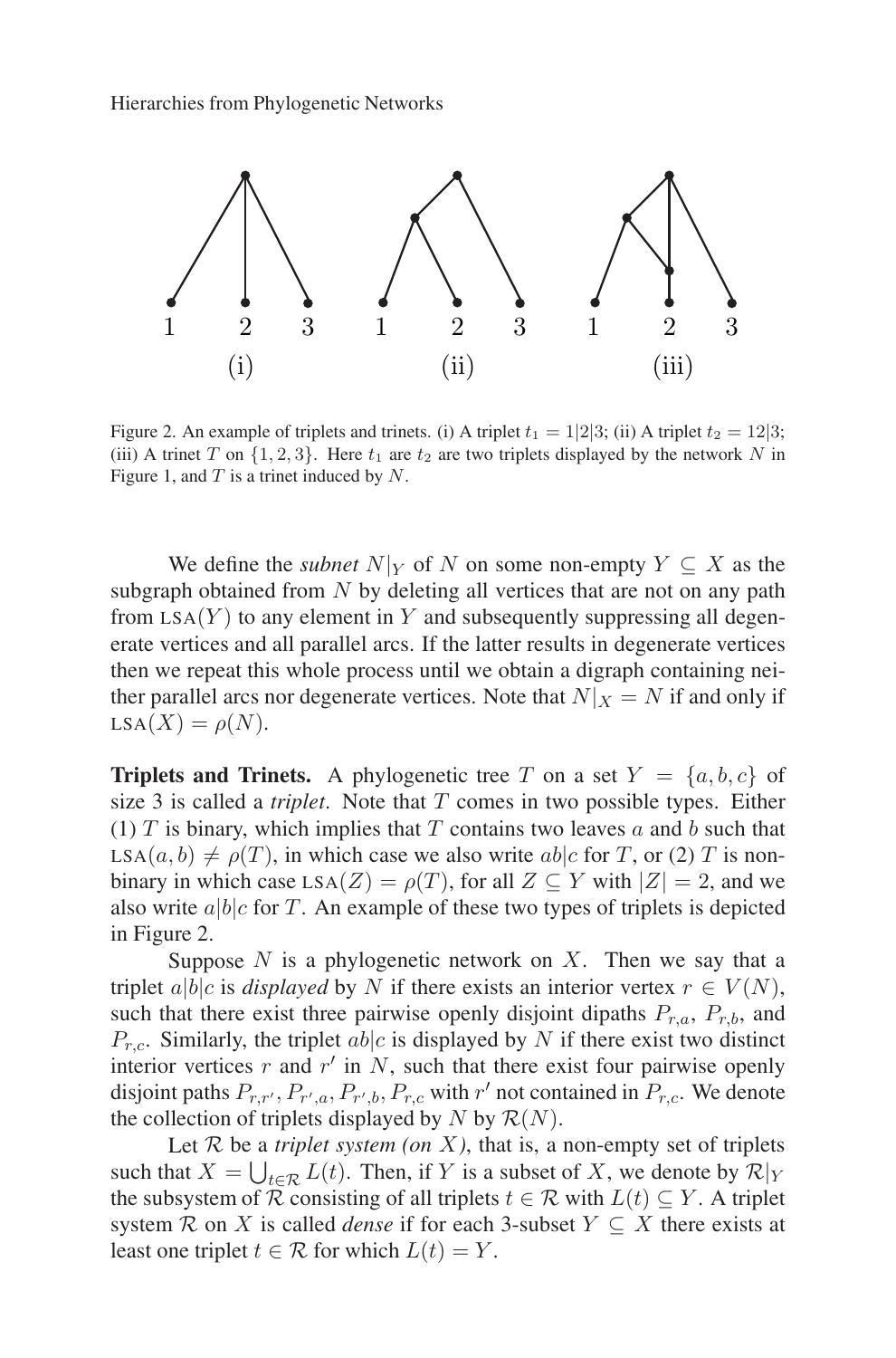A phylogenetic network with three leaves is called a *trinet* (see Figure 2 for an example). A *trinet system*  $\mathcal T$  on  $X$  is a non-empty set of trinets such that  $\bigcup_{T \in \mathcal{T}} L(T) = X$  and there exist no distinct trinets  $T, T' \in \mathcal{T}$  with  $L(T) = L(T')$ . A trinet system  $T$  on X is called *dense (on X)* if for each subset  $Y \subseteq X$  with  $|Y| = 3$ , there exists precisely one trinet  $T \in \mathcal{T}$  such that  $L(T) = Y$ . Note that the use of the word 'dense' for trinets is slightly different from that for triplets because a phylogenetic network induces precisely one trinet on a subset  $Y$  with three leaves but can display more than one triplet on  $Y$ ; see Figure 2 for an example. For  $N$  a phylogenetic network on  $X$ , we denote by

$$
\mathcal{T}(N) = \{N|_Y \,:\, Y \subseteq X \text{ and } |Y| = 3\},
$$

the trinet system on  $X$  induced by  $N$ . Note that for any phylogenetic network N of X the trinet system  $\mathcal{T}(N)$  induced by N is always dense on X.

# **3. Closed Sets**

In this section, we shall give a characterization of the closed sets of a phylogenetic network  $N$  on  $X$  in terms of terminal vertices. Recall from the Introduction that a subset  $A \subseteq X$  with  $|A| \geq 2$  is closed (in N) if  $\mathcal{C}(LSA_N(A)) = A$  holds. Note that the set X itself is necessarily closed, and that we use the convention that all singleton subsets of  $X$  are also closed.

We begin by proving a useful lemma concerning stable ancestors. To prove this lemma will use the directed point version of Menger's Theorem which we now state for the reader's convenience (for more details see, e.g. Lovász and Plummer, 1986, Theorem 2.4.1).

**Theorem 3.1** *[Menger's Theorem] Suppose that* D *is a digraph with distinguished vertices* s *and* t *and that* (s, t) *is not an arc in* D*. Then the maximum number of pairwise openly disjoint dipaths from* s *to* t *is equal to the minimum size of a vertex set*  $U \subseteq V(D) - \{s, t\}$  *so that each dipath from s to t contains at least one vertex in* U*.*

**Lemma 3.2** *Suppose that* N *is a phylogenetic network on* X, *that*  $w \in$  $V(N)$  *is an interior vertex of* N *on* X, and that a and b are two distinct *elements in* X. Putting  $r = \text{LSA}_{N}(a, b)$ , the following assertions hold.

(i) If there exist dipaths  $P_{w,a}$  and  $P_{w,b}$  from w to a and b, respectively, such *that the pair*  $P_{w,a}$  *and*  $P_{w,b}$  *is openly disjoint then*  $w \preceq r$ *.* 

(ii) *There exist dipaths*  $P_{r,a}$  *and*  $P_{r,b}$  *from*  $r$  *to*  $a$  *and*  $b$ *, respectively, such that the pair*  $P_{r,a}$  *and*  $P_{r,b}$  *is openly disjoint.* 

*Proof.* (i): Let  $P_{w,a}$  and  $P_{w,b}$  denote dipaths from w to a and b, respectively, such that the pair  $P_{w,a}$  and  $P_{w,b}$  is openly disjoint. Let  $P_{\rho,w}$  denote a dipath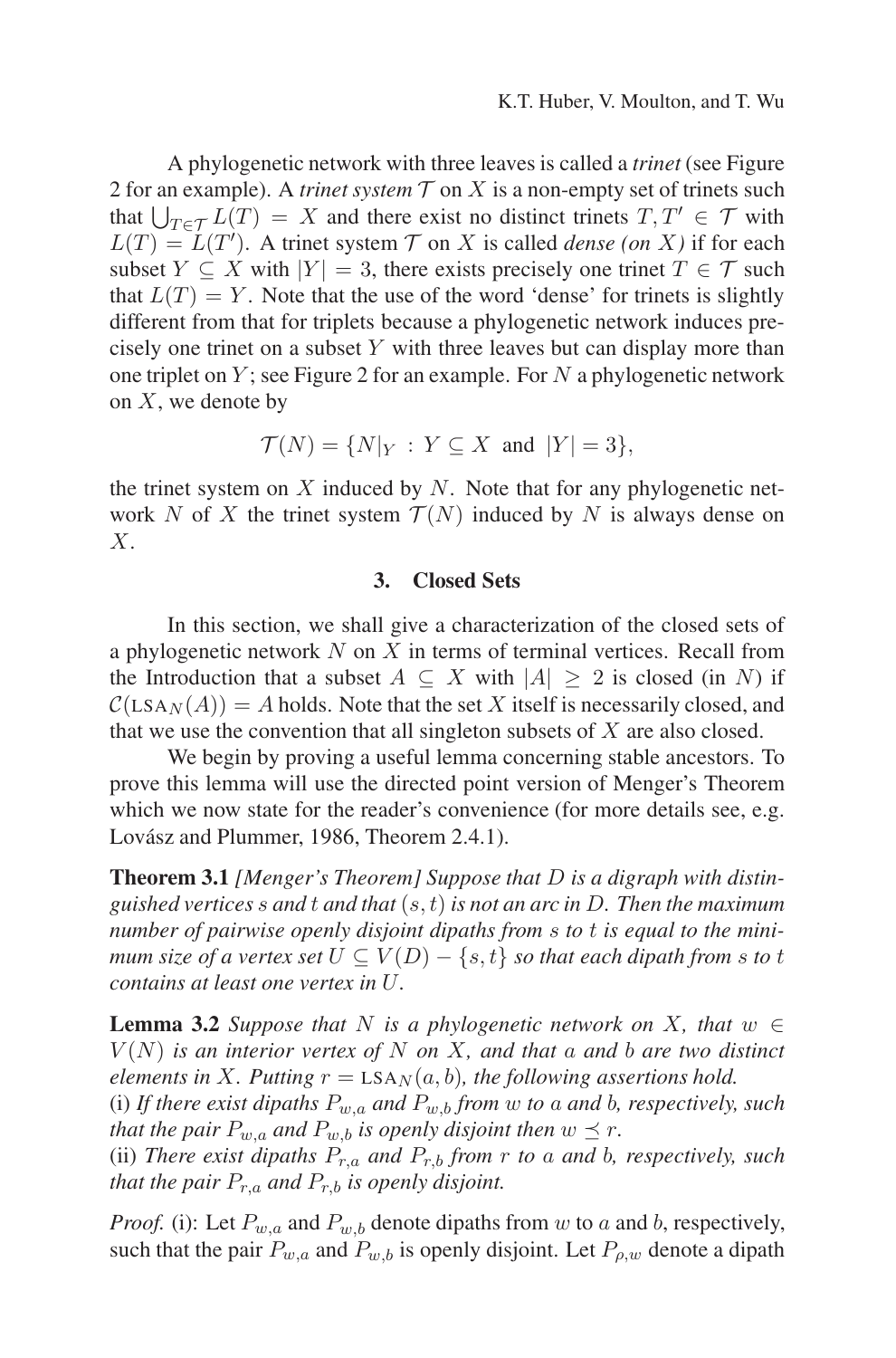from  $\rho = \rho(N)$  to w. Then the dipath obtained by concatenating  $P_{\rho,w}$  and  $P_{w,a}$  is a dipath from  $\rho$  to a that contains both w and r in its vertex set. Hence,  $w \prec r$  as otherwise the definition of r implies that r is also a vertex on the dipath  $P_{\rho,b}$  from  $\rho$  to b obtained by concatenating  $P_{\rho,w}$  and  $P_{w,b}$ . Thus,  $r \in (V(P_{w,a}) \cap V(P_{w,b})) - \{w\}$ , which is impossible because  $P_{w,a}$ and  $P_{w,b}$  are openly disjoint.

(ii): Consider the digraph  $N'$  obtained from N by adding a new vertex t and two additional arcs  $(a, t)$  and  $(b, t)$ . Then  $(r, t)$  is not an arc in N' and the minimum number of vertices in  $V(N') - \{r, t\}$  that need to be deleted from  $N'$  so that there exists no dipaths from r to t is two. By Menger's Theorem, there exist two dipaths from  $r$  to  $t$  such that the pair formed by them is openly disjoint. Since the parents of t in  $N'$  are a and b, the construction of N' implies that there exist dipaths  $P_{r,a}$  and  $P_{r,b}$  in N from r to a and b, respectively, such that the pair  $P_{r,a}$  and  $P_{r,b}$  is openly disjoint. -

Next, we present a characterization of the terminal vertices of a phylogenetic network. For N a phylogenetic network on X and  $v, w \in V(N)$ distinct such that v is a cut vertex of N, we denote by  $Z_v(w)$  the connected component of  $N - v$  that contains w.

**Proposition 3.3** *Suppose that* N *is a phylogenetic network on* X *and that*  $v \in V(N)$  *is an interior vertex of* N. Then v *is a terminal vertex of* N *if and only if* v *is a cut vertex of* N *and there exists no connected component* C *of*  $N - v$  *and two vertices*  $u_1, u_2 \in V(C)$  *such that*  $u_1 \prec v \prec u_2$ *.* 

*Proof.* Assume first that  $v$  is a terminal vertex in  $N$ . Let  $H$  denote the biconnected component of N in which v is a lowest vertex and let  $v_1, \ldots, v_t \in$  $V(N)$ ,  $t \geq 1$ , denote the children of v. We first show that v is a cut vertex of N. Since v is a lowest vertex in H, it follows that for  $1 \le i \le t$ , we have  $v_i \notin V(H)$  and every path from  $\rho = \rho(N)$  to  $v_i$  must contain v. In other words, there exists no path from  $\rho$  to  $v_i$  in  $N - v$ . Hence v is a cut vertex of N.

We next show that there exists no connected component C in  $N - v$ for which there exist two vertices  $u_1, u_2 \in V(C)$  such that  $u_1 \prec v \prec u_2$ . Let  $u_1$  and  $u_2$  be two vertices in N with  $u_1 \prec v \prec u_2$ . It suffices to show that  $u_2$  is contained in  $C' = Z_v(\rho)$  and that  $u_1$  is not contained in  $C'$ . That  $u_2$  is contained in  $C'$  is an immediate consequence of the fact that every parent of v is contained in  $C'$ . To see that  $u_1$  is not contained in  $C'$  note that since  $u_1 \prec v$  there must exist some  $1 \leq j \leq t$  such that  $u_1 \preceq v_j$ . If  $u_1$ were contained in  $C'$  then there would exist a path in  $C'$  from a parent of  $v$ to  $v_i$ . By concatenating this path with the dipath from  $v_i$  to  $u_1$  in N, whose existence is implied by  $u_1 \preceq v_i$ , it follows that there exist two distinct paths from  $v_i$  to v. Hence  $v_i$  must also be contained in H which is impossible.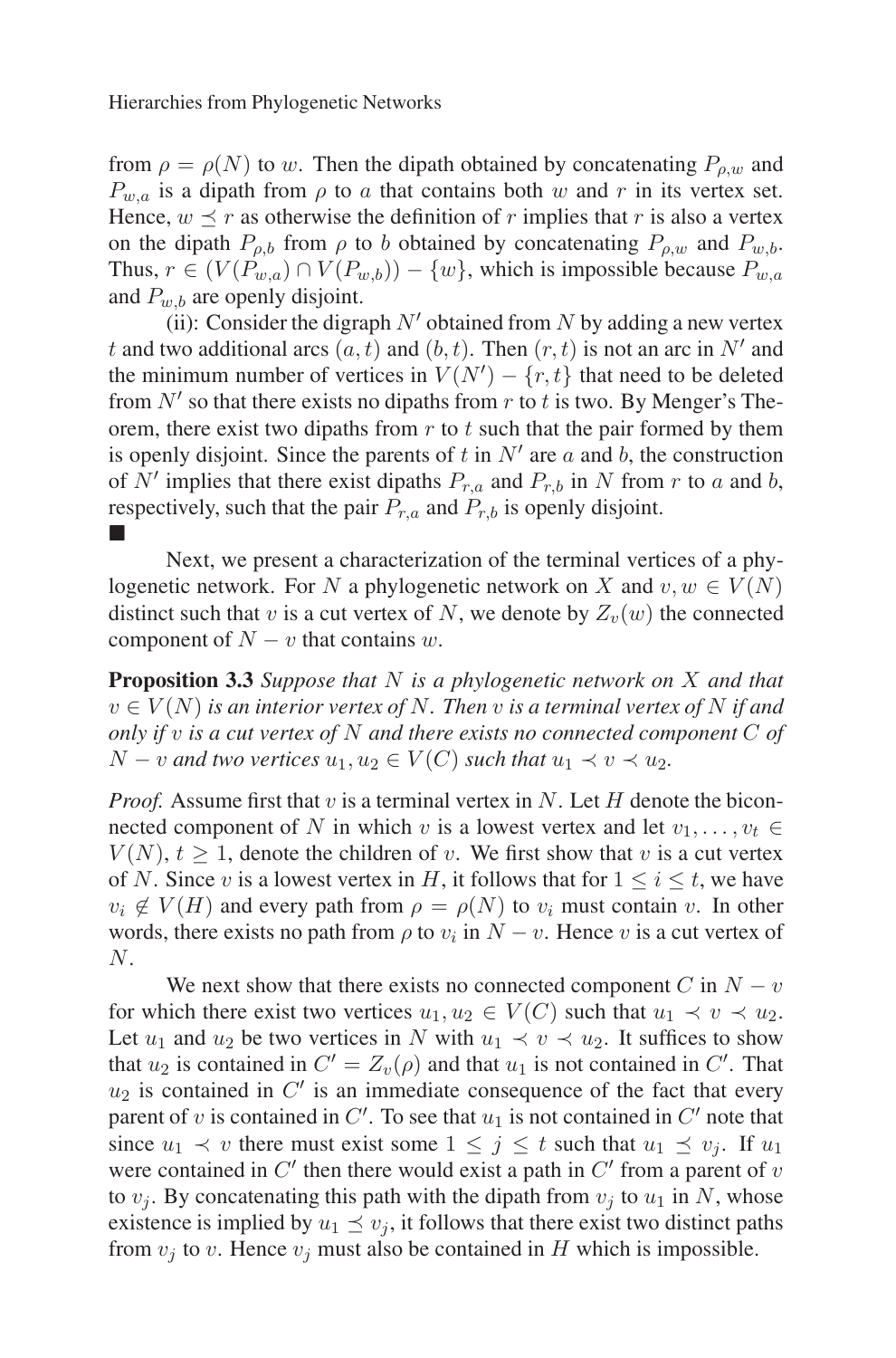To see the converse, suppose that  $v$  is a cut vertex of  $N$  and that there exists no connected component C of  $N - v$  and vertices  $u_1, u_2 \in V(C)$ with  $u_1 \prec v \prec u_2$ . Assume for contradiction that v is not a terminal vertex of N. Let  $u_2$  denote a parent of v in N and let H denote the biconnected component of N that contains the arc  $(u_2, v)$ . Clearly,  $v \prec u_2$ . Since, by assumption,  $v$  cannot be a lowest vertex of  $H$ , there must exist a child u<sub>1</sub> of v that is also contained in H. Since  $u_1 \prec v$  clearly holds and H is biconnected it follows that there must also exist a path from  $u_2$  to  $u_1$  that does not contain v. But then  $u_1 \in V(Z_v(u_2)) - \{v\}$  which is impossible. -

**Corollary 3.4** *Suppose that* N *is a phylogenetic network on* X *and that*  $v \in V(N)$  *is a terminal vertex of* N. Then a vertex u *in*  $V(N) - \{v\}$  *is contained in*  $Z_v(\rho(N))$  *if and only if u is not below v.* 

*Proof.* Put  $\rho = \rho(N)$ . Suppose first that  $u \in V(N) - \{v\}$  such that u is a vertex in  $Z_{\nu}(\rho)$ . Then since v is a terminal vertex in N and so must be an interior vertex of N, Proposition 3.3 implies that  $u$  cannot be below  $v$ .

Conversely, suppose  $u \in V(N) - \{v\}$  is a vertex that is not below v. Then there must exist a dipath from  $\rho$  to u that does not contain v. Hence,  $u \in V(Z_{\nu}(\rho)).$ -

Before stating our characterization of closed sets, we state one more lemma that gives a relationship between a closed set A of a phylogenetic network  $N$  and the lowest stable ancestor of  $A$  in  $N$ . Note that the lemma is trivial if in its statement the word "path" is replace by "dipath". To prove the lemma, we require some further terminology. Suppose that  $N$  is a phylogenetic network and  $P: v_1, \ldots, v_k$  is an (undirected) path in N. Then we call a vertex  $v_i$ ,  $1 < i < k$ , *alternating* if either (i) both  $(v_i, v_{i+1})$  and  $(v_i, v_{i-1})$ are arcs in N or (ii) both  $(v_{i+1}, v_i)$  and  $(v_{i-1}, v_i)$  are arcs in N. Clearly, P is the underlying undirected path of a dipath in  $N$  if and only if  $P$  does not contain any alternating vertex. Moreover, if  $A$  a closed subset of  $N$  and  $P$ is a path or a dipath in  $N$ , then we call  $P$  LSA $(A)$ *-avoiding* if  $P$  does not contain  $LSA(A)$  in its vertex set.

**Lemma 3.5** *Suppose that* N *is a phylogenetic network on* X *and that*  $A \subseteq X$ *is a closed set in* N*. Then* LSA(A) *is a vertex in every (undirected) path that connects*  $\rho(N)$  *to any element in A.* 

*Proof.* Note first that without loss of generality, we may assume that  $|A| > 2$ as otherwise the lemma clearly holds.

Suppose for contradiction that there is some  $x \in A$  such that there exists a path from  $\rho = \rho(N)$  to x that does not contain  $w := LSA(A)$ . Let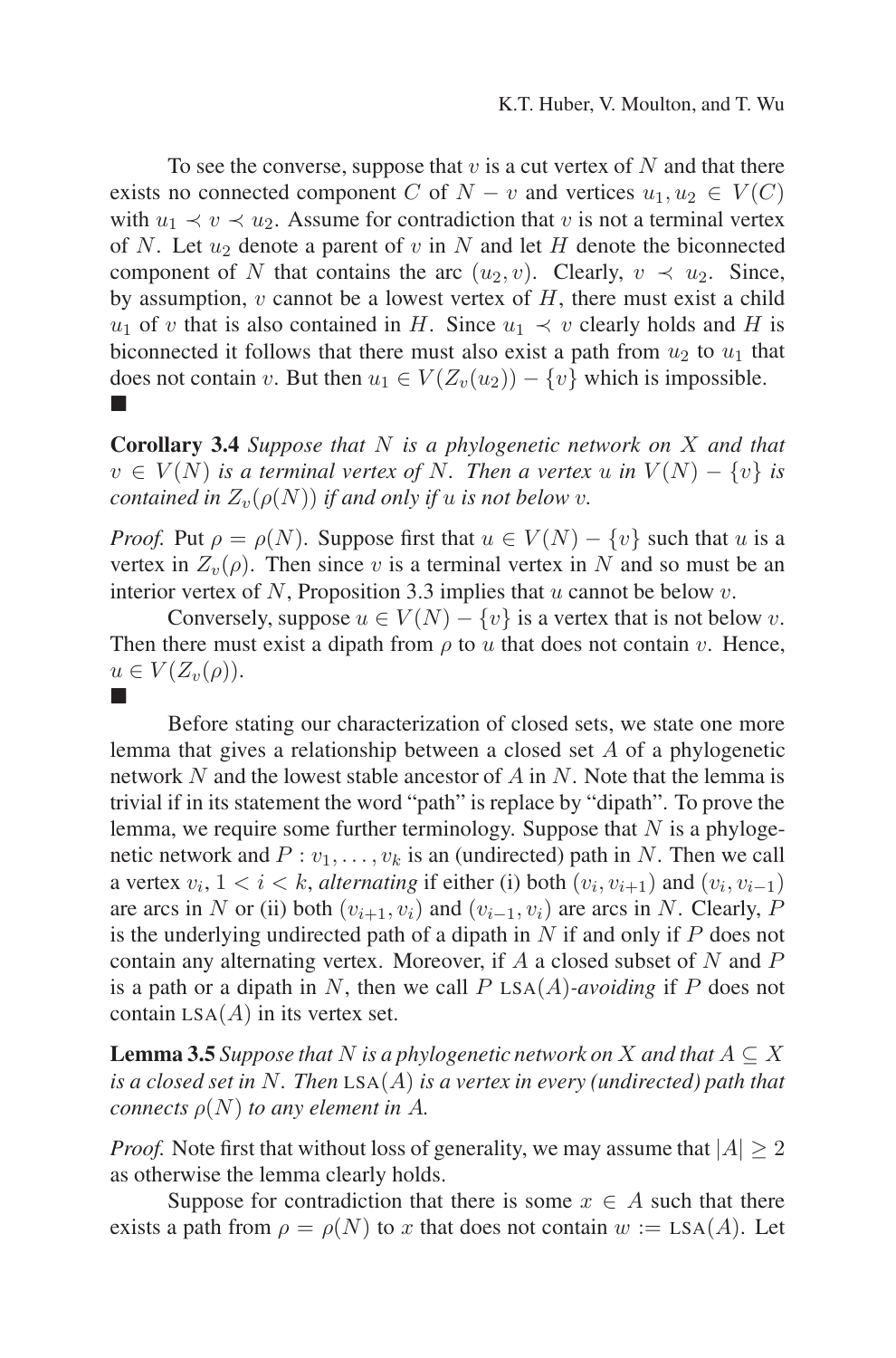$P^* = P_x^* : v_0 := \rho, \dots, v_k := x, k \ge 1$ , denote a w-avoiding path from  $\rho$  to x such that the number of alternating vertices in  $P^*$  is minimum over all wavoiding paths between  $\rho$  and x. Without loss of generality, we may assume that x is chosen in a way so that the number m of alternating vertices in  $P^*$ is minimum over all possible w-avoiding paths between  $\rho$  and any element in A.

We show first that  $m > 2$ . Since  $P^*$  is w-avoiding and, by the definition of the lowest stable ancestor of a set, every dipath from  $\rho$  to x contains w, it follows that  $P^*$  is not a dipath in N. Hence,  $P^*$  contains at least one alternating vertex. Since neither one of the end vertices of  $P^*$  can be alternating,  $k > 2$  must hold. Hence,  $(v_0, v_1)$  and  $(v_{k-1}, v_k)$  are two distinct arcs in N and, so, m must be even. Consequently,  $m > 2$ .

We next show that the m-th alternating vertex of  $P^*$  is below w. Let  $0 < a < b < k$  be such that when starting with  $v_0$  the vertices  $v_a$  and  $v_b$ are the  $(m - 1)$ -th and m-th alternating vertices in  $P^*$ , respectively. Then  $v_a$  and  $v_b$  are alternating and  $v_i$  is not alternating for all  $a + 1 \le i \le k$ and  $i \neq b$ . Since  $(v_{k-1}, v_k)$  is an arc in N, it follows that  $v_b, v_{b+1}, \ldots, v_k$ is a dipath from  $v_b$  to  $v_k = x$ . Note that, by the choice of a and b, no vertex on the path  $P : v_b, v_{b-1}, \ldots, v_a$  from  $v_b$  to  $v_a$  can be alternating. Thus, P is a dipath from  $v_b$  to  $v_a$ . Since N is a rooted DAG, there must exist a dipath  $P' : u_1 := \rho, \ldots, u_t := v_b$  from  $\rho$  to  $v_b$ . Consequently,  $u_1, \ldots, u_t, v_{b+1}, \ldots, v_k$  is a dipath from  $\rho$  to x. By the definition of a stable ancestor it follows that there exists some  $1 \leq i < t$  such that  $w = u_i$ . Thus,  $v_b \prec w$ .

Let  $y \in X$  denote a leaf of N below  $v_a$  and let  $w_1 := v_a, w_2, \ldots, w_i :=$ y denote an w-avoiding dipath from  $v_a$  to y which must exist since  $y \prec v_a \prec$ w. Hence,  $y \in \mathcal{C}(w) = A$ , as A is closed. Let  $P''$  denote the path obtained from  $v_1, \ldots, v_a, w_2, \ldots, w_j$  by first ignoring directions and then removing all cycles (in case there exist any). Then  $P''$  is a w-avoiding path from  $\rho$ to y that contains at most  $m - 1$  alternating vertices, which contradicts the choice of  $P^*$ .

We now state our characterization of the closed sets of a phylogenetic network.

**Theorem 3.6** *Suppose that* N *is a phylogenetic network on* X *and that*  $A \subseteq$ X is a subset with  $2 \leq |A| < |X|$ *. Then the following statements are equivalent:*

(i) A *is closed in* N*.*

-

(ii)  $LSA(A)$  *is a terminal vertex of* N *and* A *is closed in* N.

(iii) *there exists a terminal vertex* v *in* N with  $A = C(v)$ .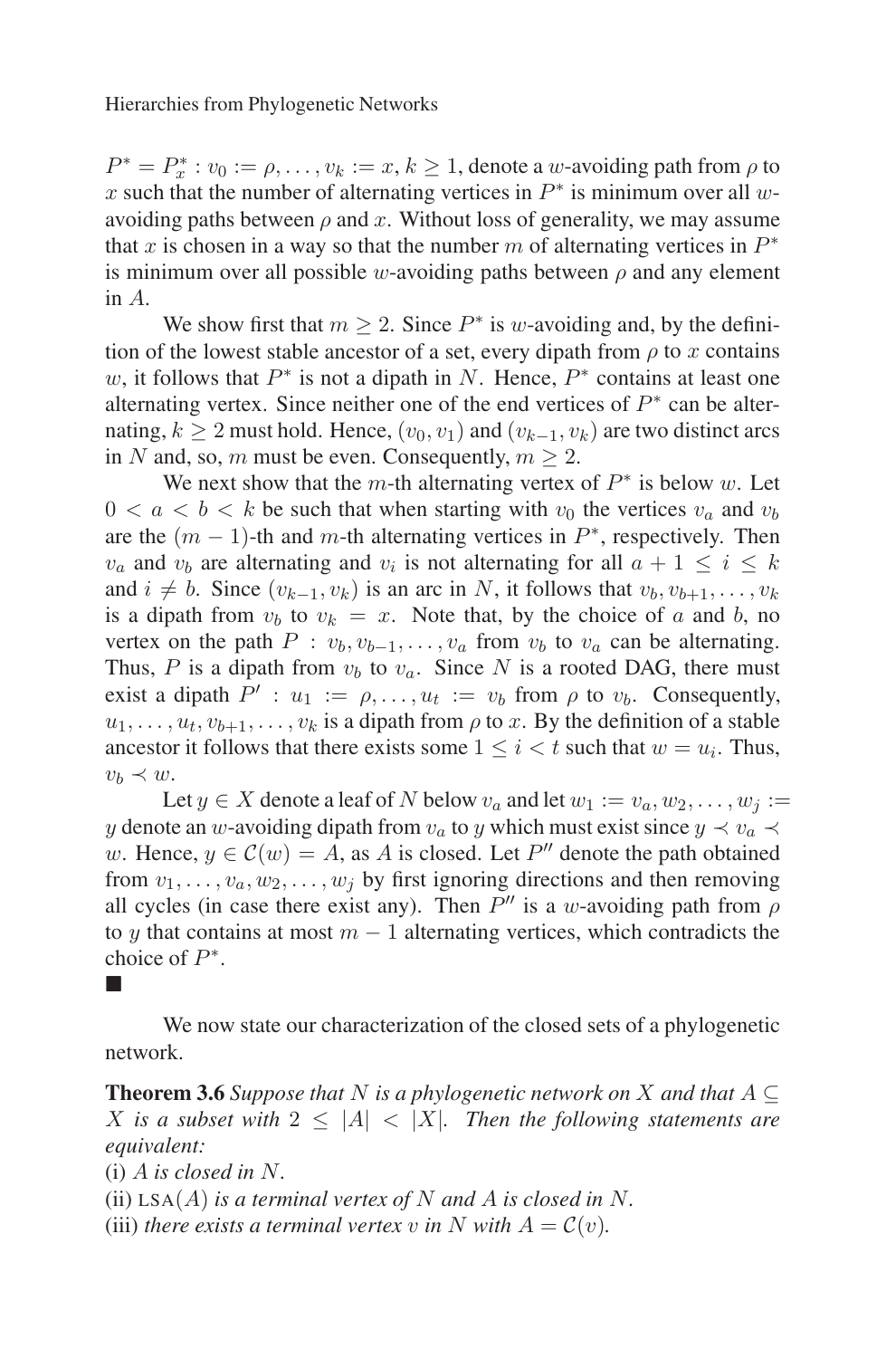*Proof.* (i) $\Rightarrow$ (ii): Suppose A is closed in N. It clearly suffices to show that  $LSA(A)$  is a terminal vertex of N. In view of Proposition 3.3, we need to show that (a)  $LSA(A)$  is a cut vertex of N, and (b) there exist no connected component C' of  $N -$  LSA(A) and no two vertices u and u' in C' such that  $u \prec \text{LSA}(A) \prec u'.$ 

To see (a), let  $x \in A$ . Then, by Lemma 3.5, every path between  $\rho := \rho(N)$  and x in N contains LSA(A). Note that the assumption on |A| implies that  $x \neq \text{LSA}(A) \neq \rho$ . Hence there is no path in  $N - \text{LSA}(A)$ joining  $\rho$  and x. Thus, LSA(A) is a cut vertex of N.

To see (b), put  $N' := N - LSA(A)$ . Note that each vertex u in N with LSA(A)  $\prec u$  is contained in  $C := Z_{LSA(A)}(\rho)$  because there exists a dipath from  $\rho$  to u that does not contain LSA( $\vec{A}$ ). We claim that no vertex v in C is below LSA(A). Indeed, if  $v \prec$  LSA(A) held for some vertex  $v \in V(C)$ , then there would exist some element  $x \in \mathcal{C}(v) \subset \mathcal{C}(LSA(A)) = A$  which is contained in C. Hence, there would exist a path between  $\rho$  and x in N<sup>t</sup> that does not contain  $LSA(A)$ , which is a contradiction to Lemma 3.5 since A is closed.

 $(ii) \Rightarrow (iii)$ : This is trivial.

-

(iii)⇒(i): Assume that v is a terminal vertex of N such that  $A = \mathcal{C}(v)$ . Then if there exists a dipath from the root  $\rho$  to an element  $x \in A$  that does not contain v, then  $\rho$  and x belong to the same connected component in  $N - v$ . But this is impossible in view of Proposition 3.3 and the assumption on v. Hence, v must be a stable ancestor of A. Thus,  $LSA(A) \prec v$  and, so, A is closed in view of  $A \subseteq C(\text{LSA}(A)) \subseteq C(v) = A$ .

### **4. Hierarchies from Networks**

A collection H of subsets of X is called a *hierarchy (on* X) if  $A \cap B \in$  $\{\emptyset, A, B\}$  holds for all  $A, B \in \mathcal{H}$ , and  $\mathcal{H}$  contains X and all singletons of X, but not the empty set. In this section, we shall show that the set  $\mathcal{H}_{Cl}(N)$ of all closed sets in a network N forms a hierarchy. We shall also show that this hierarchy is closely related to some other hierarchies on  $X$  that can be associated to N.

Various ways have been described for associating a hierarchy to a phylogenetic network  $N$  on  $X$ , two of which we now recall (see, e.g. Dress, Moulton, Steel and Wu (2010) for several examples). The first way concerns the cut arcs of the network. More specifically, define a subset  $A \subseteq X$  to be a *cut-arc set (in* N) if either  $A = X$  or there exists a cut arc  $a = (u, v)$  in N with  $u, v \in V(N)$  such that  $A = \mathcal{C}(v)$ . Clearly, the set  $\mathcal{H}_{CA}(N)$  of all cut-arc sets in  $N$  is a hierarchy on  $X$ , an observation which also follows the result we prove below.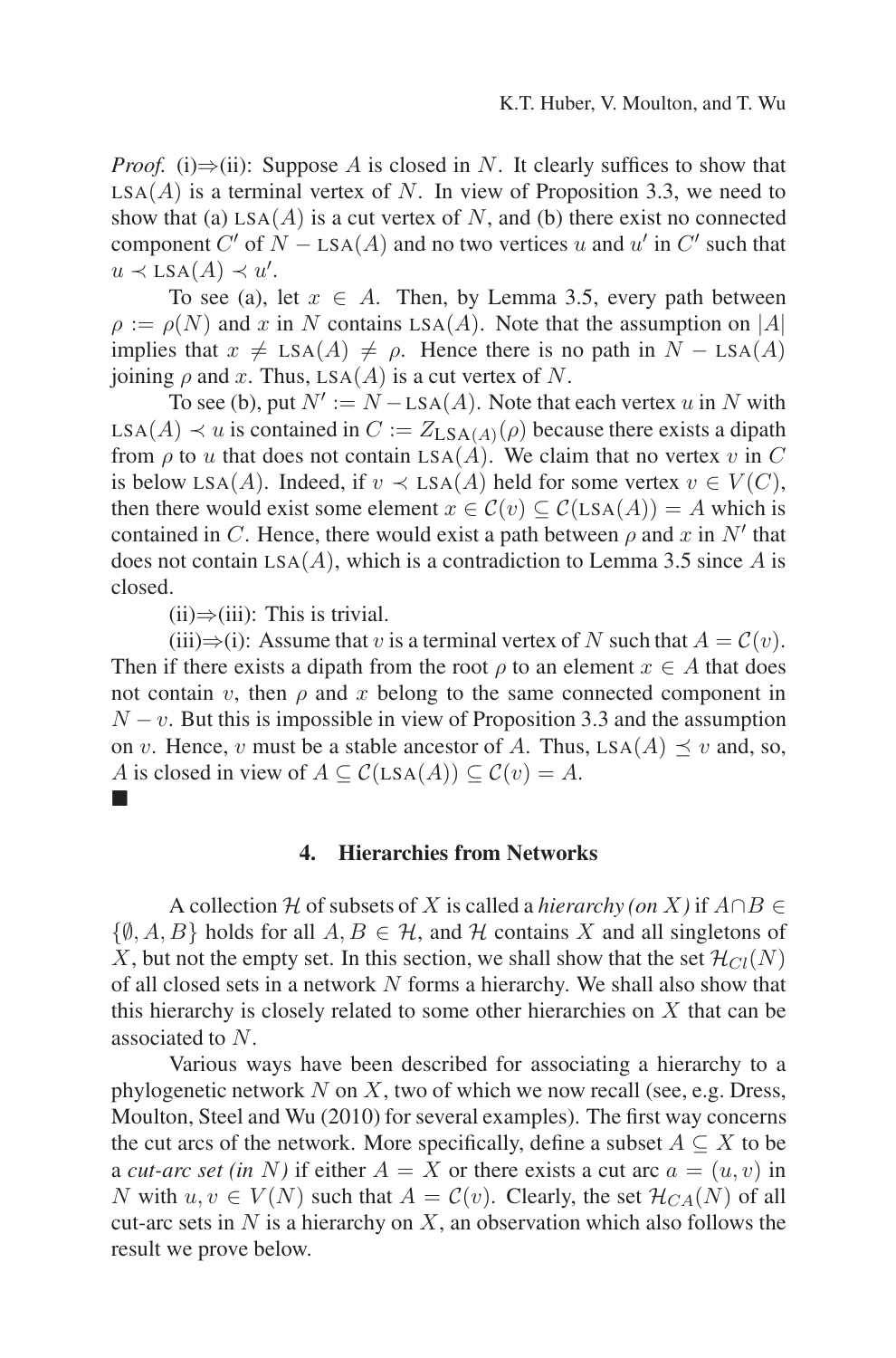A second way to associate a hierarchy on  $X$  to  $N$  is via its cut vertices. Call a subset  $A \subseteq X$  a *cut-vertex set* (of N) if either  $A = X$  or there exists a cut vertex  $v$  in  $N$  such that  $A$  is the leaf set of a connected component of  $N - v$  distinct from  $Z_v(\rho(N))$ . Let  $\mathcal{H}_{CV}(N)$  denote the set of cut-vertex sets of N. It is again straight-forward to check that  $\mathcal{H}_{CV}(N)$  is a hierarchy on X and that  $\mathcal{H}_{CA}(N) \subseteq \mathcal{H}_{CV}(N)$ .

Interestingly, even though Theorem 3.6 suggests a close relationship between  $\mathcal{H}_{Cl}(N)$  and  $\mathcal{H}_{CV}(N)$ , this relationship is not in terms of set inclusion since, in general,  $\mathcal{H}_{CV}(N)$  is neither a subset nor a superset of  $\mathcal{H}_{Cl}(N)$ . However, we now introduce a superset  $\mathcal{H}_{CV}^*(N)$  of  $\mathcal{H}_{CV}(N)$  which we shall show below to be a hierarchy that contains both  $\mathcal{H}_{Cl}(N)$  and  $\mathcal{H}_{CV}(N)$ .

More specifically, we define a subset  $A \subseteq X$  to be contained in  $\mathcal{H}_{CV}^*(N)$  if either  $A \in \mathcal{H}_{CV}(N)$ , or there exists a cut vertex v of N such that  $A = X - V(Z_v(\rho(N)))$ . Since each cut arc of N is incident with a cut vertex of N, it is clear that  $\mathcal{H}_{CA}(N) \subseteq \mathcal{H}_{CV}(N) \subseteq \mathcal{H}_{CV}^*(N)$  all hold. To illustrate these concepts, consider the network N on  $X = \{1, 2, \ldots, 8\}$  depicted in Figure 1. Let  $\mathcal H$  be the collection of singletons of X and the set X. Then  $\mathcal{H}_{CA}(N) = \mathcal{H} \cup \{\{7,8\}\}, \, \mathcal{H}_{CV}(N) = \mathcal{H}_{CA}(N) \cup \{\{1,2\}\}, \, \mathcal{H}_{Cl}(N) =$  $\mathcal{H} \cup \{\{5,6\},\{7,8\}\}\$  and  $\mathcal{H}_{CV}^*(N) = \mathcal{H}_{CV}(N) \cup \{\{1,2,3,4\},\{5,6\}\}.$ 

**Theorem 4.1** *Suppose that* N *is a phylogenetic network on* X*. Then*  $\mathcal{H}_{CA}(N)$ ,  $\mathcal{H}_{Cl}(N)$  and  $\mathcal{H}_{CV}^{*}(N)$  are all hierarchies and

$$
\mathcal{H}_{CA}(N) \subseteq \mathcal{H}_{Cl}(N) \subseteq \mathcal{H}_{CV}^*(N)
$$

*holds. In addition, if* N *is binary, then*  $\mathcal{H}_{CA}(N) = \mathcal{H}_{Cl}(N) = \mathcal{H}_{CV}^{*}(N)$ .

*Proof.* Clearly  $\mathcal{H}_{Cl}(N)$  is a hierarchy on X and, by the above,  $\mathcal{H}_{CV}(N)$ is also a hierarchy on  $X$ . We break the remainder of the proof into a series of claims. We first claim that  $\mathcal{H}_{CV}^*(N)$  is a hierarchy. Let  $A_1, A_2 \subseteq X$ denote two distinct elements in  $\mathcal{H}_{CV}^*(N)$ . We need to show that  $A_1 \cap$  $A_2 \in \{\emptyset, A_1, A_2\}$ . Without loss of generality, we may assume that  $1 \leq$  $|A_1|, |A_2| < |X|$ . For  $i = 1, 2$ , let  $v_i$  be the cut vertex of N associated to  $A_i$  as described in the definition of  $\mathcal{H}_{CV}^*(N)$  and put  $Z_i = Z_{v_i}(\rho)$  where  $\rho = \rho(N)$ . We consider three cases which reflect the three possible relationships between  $v_1$  and  $v_2$ :

Case (1)  $v_1 = v_2$ : Then  $Z_1 = Z_2$ . Since  $A_1 \neq A_2$  and  $\mathcal{H}_{CV}(N)$ is a hierarchy, it suffices to consider the cases that either there exists some  $i \in \{1,2\}, i = 1$  say, such that  $A_1 \in H_{CV}(N)$  and  $A_2 \notin H_{CV}(N)$  or  $A_1, A_2 \notin H_{CV}(N)$ . In the first case, we have  $A_1 = L(C_1)$  for some connected component  $C_1$  of  $N - v_1$  distinct from  $Z_1$ . Since  $A_2 \notin \mathcal{H}_{CV}(N)$ it follows that  $A_1 = L(C_1) \subseteq X - L(Z_1) = A_2$  and, so,  $A_1 \cap A_2 = A_1$ . In the second case, we have  $A_i = X - L(Z_1)$  for all  $i = 1, 2$ . But then  $A_1 = A_2$  which is impossible.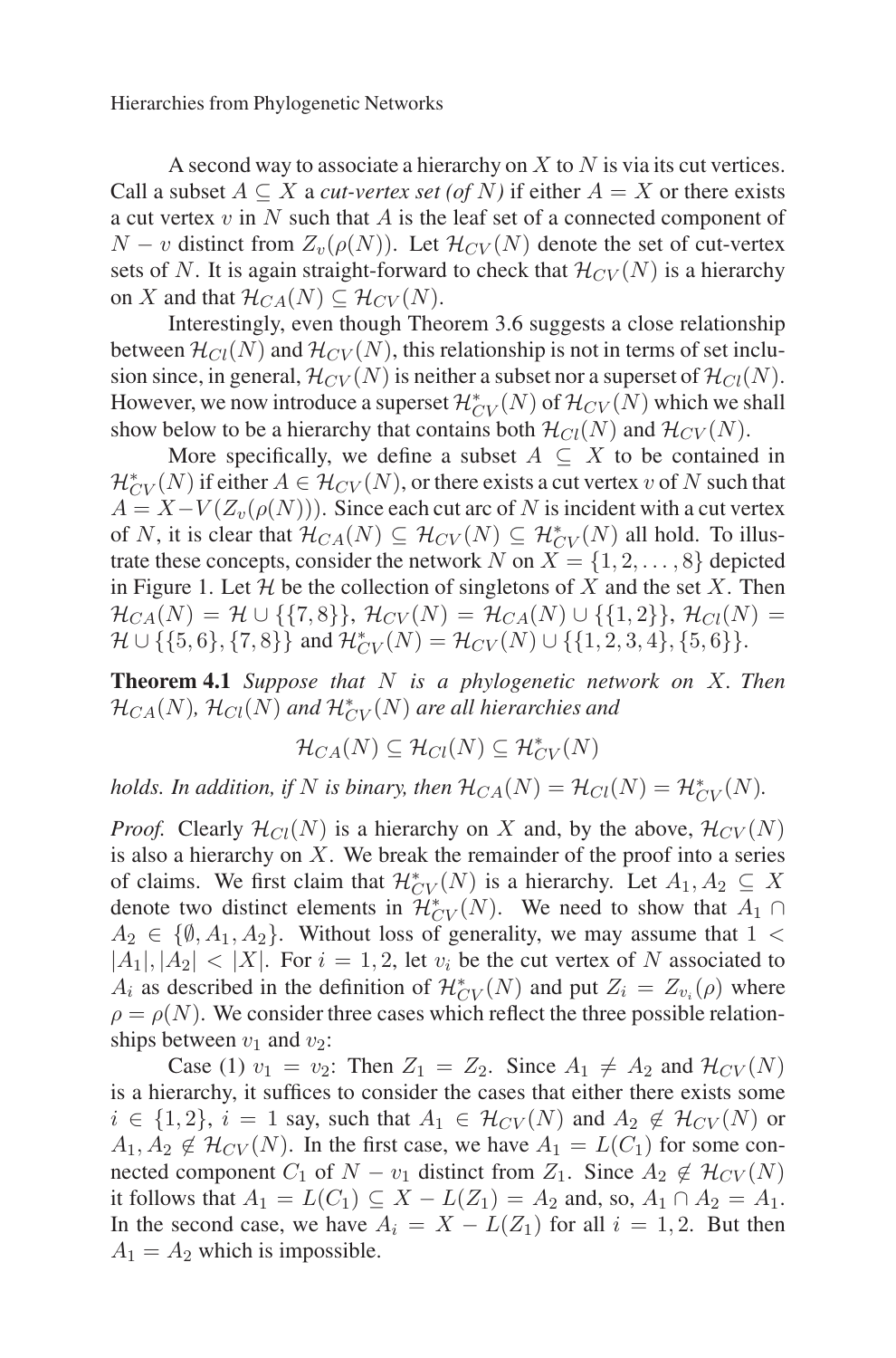Case (2) One of  $v_1$  and  $v_2$  is below the other: Assume without loss of generality that  $v_2$  is below  $v_1$ . Then  $L(Z_1) \subseteq L(Z_2)$ . There are two cases to consider: namely  $A_1 \in \mathcal{H}_{CV}(N)$  or  $A_1 \notin \mathcal{H}_{CV}(N)$ . Suppose first that  $A_1 \notin H_{CV}(N)$ . Then  $A_1 = X - L(Z_1)$ . If  $A_2 \in H_{CV}(N)$  then there exists some connected component C of  $N-v_2$  such that  $A_2 = L(C)$ . Since  $L(Z_1) \subseteq L(Z_2)$ , we obtain  $A_2 = L(C) \subseteq X - L(Z_2) \subseteq X - L(Z_1) = A_1$ . If  $A_2 \notin \mathcal{H}_{CV}(N)$  then  $A_2 = X - L(Z_2)$ . Again since  $L(Z_1) \subseteq L(Z_2)$  it follows that  $A_2 \subseteq A_1$ . In either case we obtain  $A_1 \cap A_2 = A_2$ .

Now, assume  $A_1 \in \mathcal{H}_{CV}(N)$ . Then swapping the roles of  $A_1$  and  $A_2$  in the previous argument implies  $A_1 \subseteq A_2$  in case  $A_2 \notin \mathcal{H}_{CV}(N)$ . If  $A_2 \in \mathcal{H}_{CV}(N)$  then since  $\mathcal{H}_{CV}(N)$  is a hierarchy on X it follows that  $A_1 \cap A_2 \in \{\emptyset, A_1, A_2\}.$ 

Case (3) Neither  $v_1$  is below  $v_2$  nor  $v_2$  is below  $v_1$ : If  $A_1 \in \mathcal{H}_{CV}(N)$ then  $A_1 \cap A_2 \in \{ \emptyset, A_1, A_2 \}$  follows in case  $A_2 \in \mathcal{H}_{CV}(N)$  because  $\mathcal{H}_{CV}(N)$  is a hierarchy. If  $A_2 \notin \mathcal{H}_{CV}(N)$  then  $A_2 = X - L(Z_2)$ . By assumption on  $v_1$  and  $v_2$ , it follows that  $A_1 \subseteq X - L(Z_2) = A_2$ . Thus,  $A_1 \cap A_2 = A_1$ . So assume  $A_1 \notin H_{CV}(N)$ . Then swapping the roles of  $A_1$  and  $A_2$  in the previous argument implies  $A_1 \cap A_2 = A_2$  in case  $A_2 \in H_{CV}(N)$ . So assume  $A_2 \notin H_{CV}(N)$ . Then  $A_2 = X - L(Z_2)$ . Since the assumption on  $v_1$  and  $v_2$  implies  $L(Z_1) \cup L(Z_2) = X$  it follows that  $A_1 \cap A_2 = (X - L(Z_1)) \cap (X - L(Z_2)) = \emptyset$ . Thus,  $\mathcal{H}_{CV}^*(N)$  is a hierarchy on X, as required.

We next show that the two set-inclusions stated in the theorem hold. We start with establishing that  $\mathcal{H}_{CA}(N) \subseteq \mathcal{H}_{Cl}(N)$ . Suppose  $A \in \mathcal{H}_{CA}(N)$ . Without loss of generality, we may assume that  $A$  is neither a singleton nor X itself as otherwise the claim clearly follows. Hence, there exist vertices  $u, v \in V(N)$  such that  $(u, v)$  is a cut-arc and  $C(v) = A$ . But then v is necessarily a terminal vertex of  $N$ . By Theorem 3.6, it follows that  $A$  is a closed set in N, as claimed.

It remains to show that  $\mathcal{H}_{Cl}(N) \subseteq \mathcal{H}_{CV}^*(N)$ . Suppose A in  $\mathcal{H}_{Cl}(N)$ . Without loss of generality, we may assume that  $1 < |A| < |X|$  as otherwise the claim clearly follows again. Since  $A$  is closed in  $N$ , Theorem 3.6 implies that there exists a terminal vertex v in N such that  $A = \mathcal{C}(v)$ . Note that, by Proposition 3.3, v is necessarily a cut vertex of N. Let  $x \in X$ . Then, by Corollary 3.4, x is contained in  $A = \mathcal{C}(v)$  if and only if  $x \notin V(Z_v(\rho))$ . Thus,  $A \in \mathcal{H}_{CV}^*(N)$ , as claimed.

We conclude the proof of the theorem by showing that the three set inclusions relating  $\mathcal{H}_{Cl}(N)$ ,  $\mathcal{H}_{CA}(N)$  and  $\mathcal{H}_{CV}^{*}(N)$  become equalities in case N is binary. To see this, it suffices to show that  $\mathcal{H}_{CV}^*(N) \subseteq \mathcal{H}_{CA}(N)$ . Suppose N is binary and  $A \in \mathcal{H}_{CV}^*(N)$ . We need to show that A is a cut-arc set. Without loss of generality, we may assume that  $1 < |A| < |X|$ . Let v be a cut vertex in N as described in the definition of the elements in  $\mathcal{H}_{CV}^*(N)$ .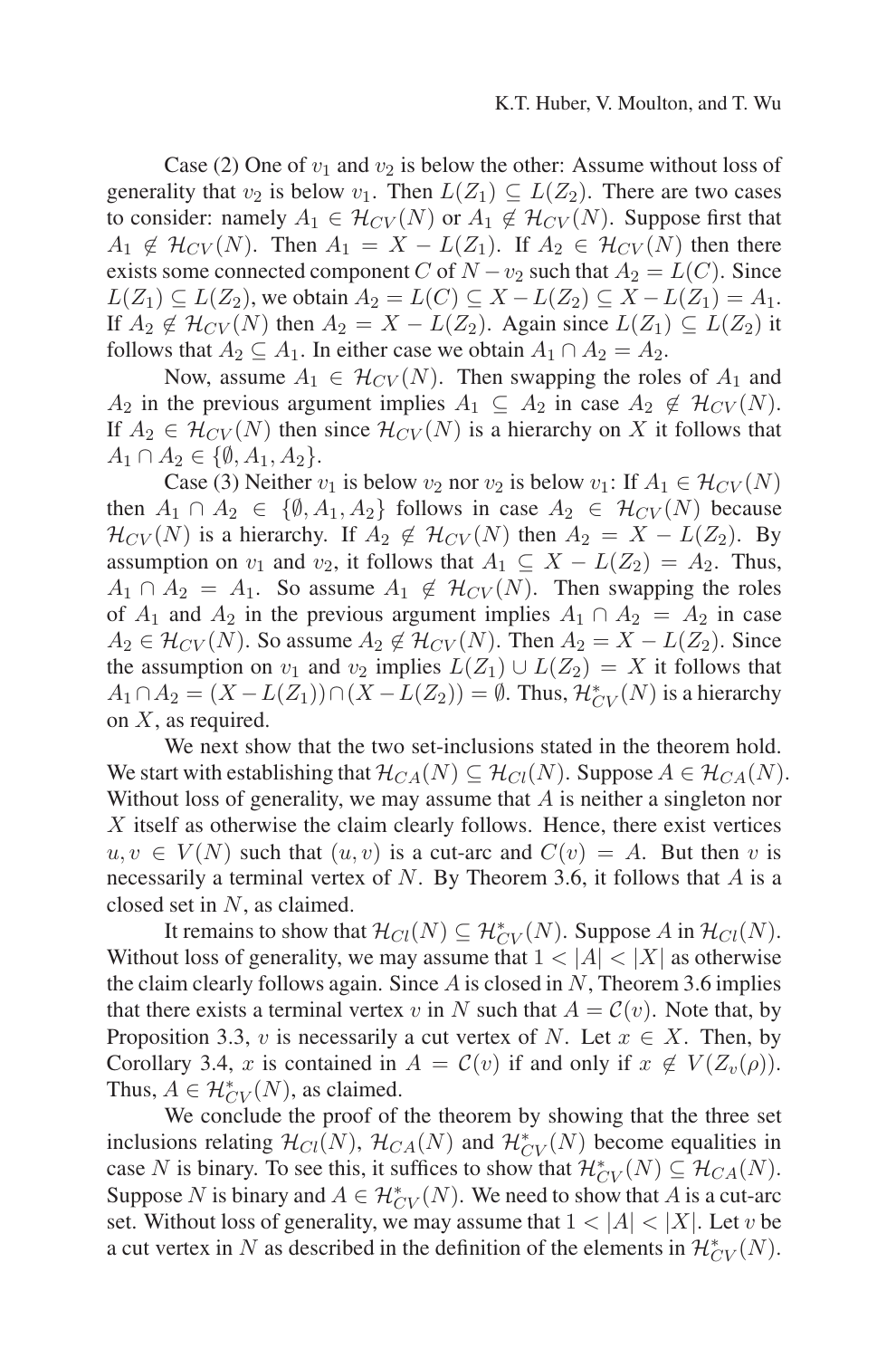We consider two possible cases, where we put  $Z_v := Z_v(\rho)$ .

Case (a)  $A \in \mathcal{H}_{CV}(N)$ : Then there exists some connected component  $C_1$  of  $N - v$  distinct from  $Z_v$  such that  $A = L(C_1)$ . Since N is binary, v has at least one but at most two children. If  $v$  has one child then let  $u$  denote that child. Since v is a cut vertex of N, the arc  $(v, u)$  is necessarily a cut arc of N. Since  $A = \mathcal{C}(u)$  clearly holds, it follows that A is a cut-arc set.

Suppose v has two children denoted  $u_1$  and  $u_2$ . Note that  $v \neq \rho$  if  $u_1$ and  $u_2$  are both contained in  $C_1$ . Denoting by  $v'$  the unique parent of  $v$  in this case, it follows that  $(v', v)$  is a cut arc of N. Since  $A = C(v)$  clearly holds, A is a cut-arc set. So assume that precisely one of  $u_1$  and  $u_2$ , say  $u_1$ , is contained in  $C_1$ . Then  $(v, u_1)$  is a cut arc of N. Since  $A = \mathcal{C}(u_1)$  it follows that  $A$  is a cut-arc set.

Case (b)  $A \notin \mathcal{H}_{CV}(N)$ : Then  $A = X - L(Z_v)$ . Since N is binary,  $N - v$  either has two or three connected components. If  $N - v$  has two connected components then the same arguments as in Case (a) imply that A is a cut-arc set. So assume that  $N - v$  has three connected components. Then v has a unique parent  $v'$  and two children, denoted respectively by  $u_1$ and  $u_2$ . Note that all of  $(v', v)$ ,  $(u, u_1)$  and  $(u, u_2)$  must be cut arcs of N. It follows that  $A = L(Z_v(u_1)) \cup L(Z_v(u_2))$  as  $A = X - L(Z_v)$ . Consequently,  $A = \mathcal{C}(v)$  and, thus, A must be a cut-arc set. -

Before concluding this section, we note that closed sets are related to another type of hierarchy that can be related to a phylogenetic network. More specifically, recall that a cluster  $C \subseteq X$  is called *tight* in a phylogenetic network N on X if there exists a subset  $V_C \subseteq V(N)$  such that (i) for all  $v \in V_C$ , we have  $C(v) = C$ , and (ii)  $V_C$  *separates* C from  $X - C$ , that is, each (undirected) path from C to  $X - C$  contains some vertex in  $V_C$ . In Dress et al. (2010) it is shown that the tight clusters of a network form a hierarchy. Note that a cut-vertex set of  $N$  is not necessarily a tight cluster of N. As a direct corollary of Theorem 3.6 we however obtain:

**Corollary 4.2** *Suppose that* N *is a phylogenetic network on* X *and that*  $A \subseteq X$  *is a closed set of* N. Then A *is a tight cluster of* N.

# **5. Closed Sets from Triplets and Trinets**

In this section, we shall see that the closed sets of a phylogenetic network N can be inferred from the triplet or trinet systems induced by N. We start by extending the notion of a closed set to trinet systems on  $X$ . Suppose that  $\mathcal T$  is a trinet system on  $X$  and  $A \subseteq X$  is a non-empty subset. We say that A is a *closed in* T if for each trinet  $T \in T$  either  $A \cap L(T) = \emptyset$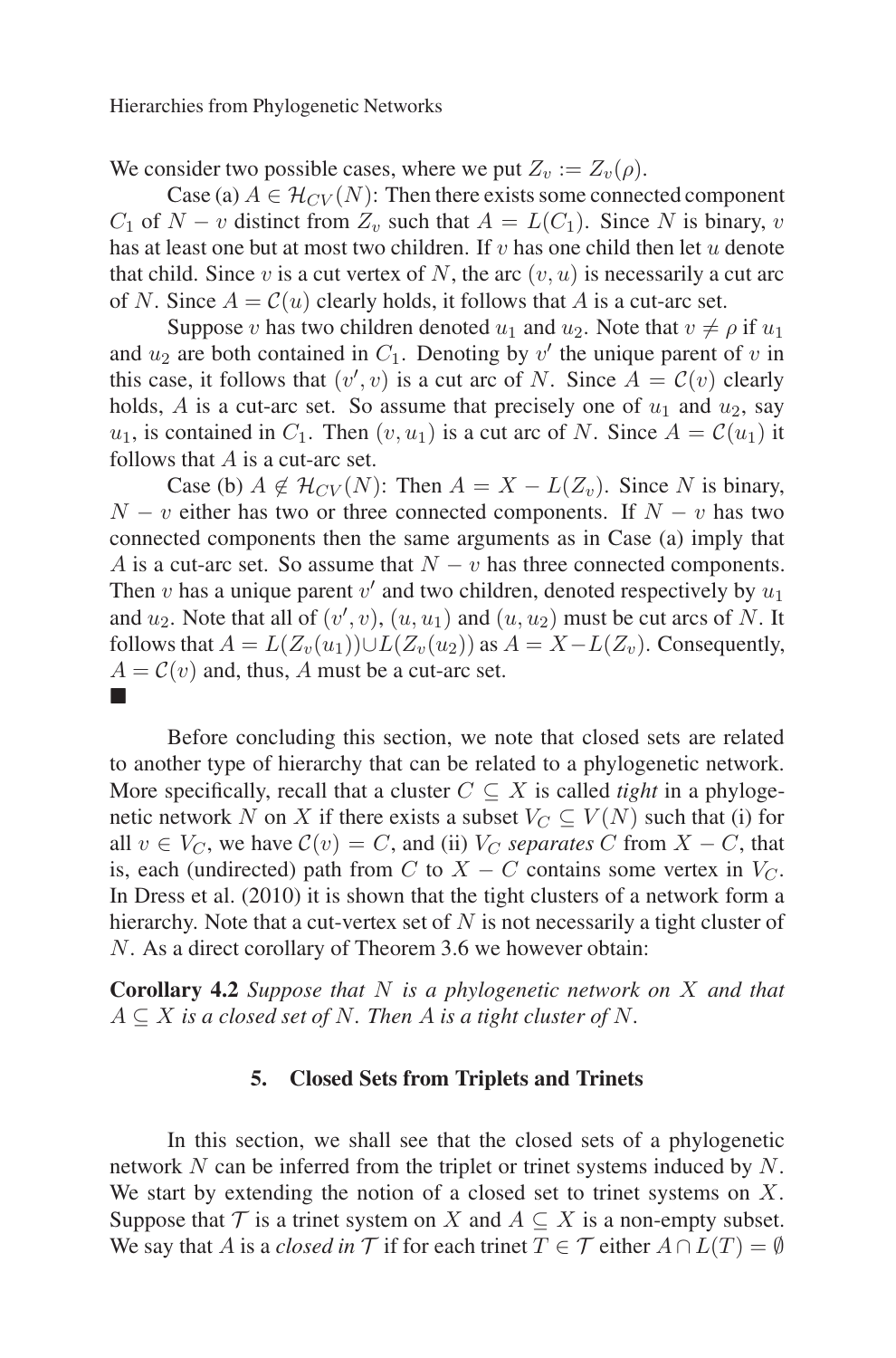or  $A \cap L(T)$  is a closed set in T. We now show that these concepts agree in case  $\tau$  is the trinet system displayed by a phylogenetic network.

**Theorem 5.1** *Suppose that* N *is a phylogenetic network on* X *and that*  $\emptyset \neq$  $A \subseteq X$ . Then A is a closed set in N if and only if A is closed in  $\mathcal{T}(N)$ .

*Proof.* Without loss of generality, we may assume that  $1 < |A| < |X|$  as otherwise the theorem clearly holds.

Assume first that A is closed in N. Suppose  $T \in \mathcal{T}(N)$  is a trinet such that  $A' := A \cap L(T) \neq \emptyset$ . Note that if  $|A'| = 1$ , then A' is closed in T by definition. Moreover, if  $|A'| = 3$  then  $A' = L(T)$  and so A' is closed in T. So assume  $|A'| = 2$ . Let  $x, y \in X$  and  $z \in L(T) - A'$  where  $A' := \{x, y\}$ . Then  $LSA_N(x, y) \preceq LSA_N(A) \prec LSA_N(x, y, z)$ , where the  $\preceq$  part follows from Observation 1 and the  $\prec$  part holds because LSA<sub>N</sub>(A) and  $LSA_N(x, y, z)$  are two common stable ancestors of x and y and hence we have either  $LSA_N(A) \prec LSA_N(x, y, z)$  or  $LSA_N(x, y, z) \prec LSA_N(A)$ . However, the latter case implies that  $z \preceq$  LSA<sub>N</sub>(A), a contradiction to the fact that A is closed and  $z \notin A$ . Therefore,  $C_N(\text{LSA}_N(x, y)) = \{x, y\}$  and, so,  $A'$  is closed in T.

Conversely, suppose that  $A$  is not closed in  $N$ . We need to show that there exists a trinet  $T \in \mathcal{T}(N)$  such that  $A \cap L(T)$  is neither empty nor a closed set in T. By Observation 2, fix  $x, y \in A$  such that  $LSA_N(x, y) =$ LSA<sub>N</sub>(A). Since A is not closed in N, there must exist some  $z \in X - A$ such that  $z \in \mathcal{C}_N(\text{LSA}_N(A))$ . Let  $T \in \mathcal{T}(N)$  be such that  $L(T) = \{x, y, z\}$ . Clearly,  $A \cap L(T) = \{x, y\} \neq \emptyset$ . Moreover,  $C_T(\text{LSA}_T(x, y)) = \{x, y, z\} \neq$  $\{x, y\} = A \cap L(T)$ . Thus,  $A \cap L(T)$  is not closed in T. -

Using this result, we now show that the cut-arc sets of a phylogenetic network N can be reconstructed from its trinet system  $\mathcal{T}(N)$ . This generalizes van Iersel and Moulton (2014, Theorem 1) which considers the binary case.

**Theorem 5.2** *Suppose that* N *is a phylogenetic network on* X *and that*  $A \subseteq$ X is a subset such that  $2 < |A| < |X|$ . Then A is a cut-arc set of N if and *only if, for all*  $x, y \in A$  *and*  $z \notin A$ *, the set*  $\{x, y\}$  *is a cut-arc set of the trinet induced by* N on  $\{x, y, z\}$ .

*Proof.* Suppose that A is a cut-arc set of N. Then there exists a cut arc  $(u, v)$  in N with  $C(v) = A$ . Let  $x, y \in A$  and  $z \notin A$  and consider the trinet  $T \in \mathcal{R}(N)$  on  $\{x, y, z\}$ . Then  $(u, v)$  induces a cut arc  $(u', v')$  in T whose deletion results in two connected components one of which contains  $\{x, y\}$ in its vertex set and the other z. Thus,  $\{x, y\}$  is a cut-arc set of  $N|_{\{x,y,z\}}$ .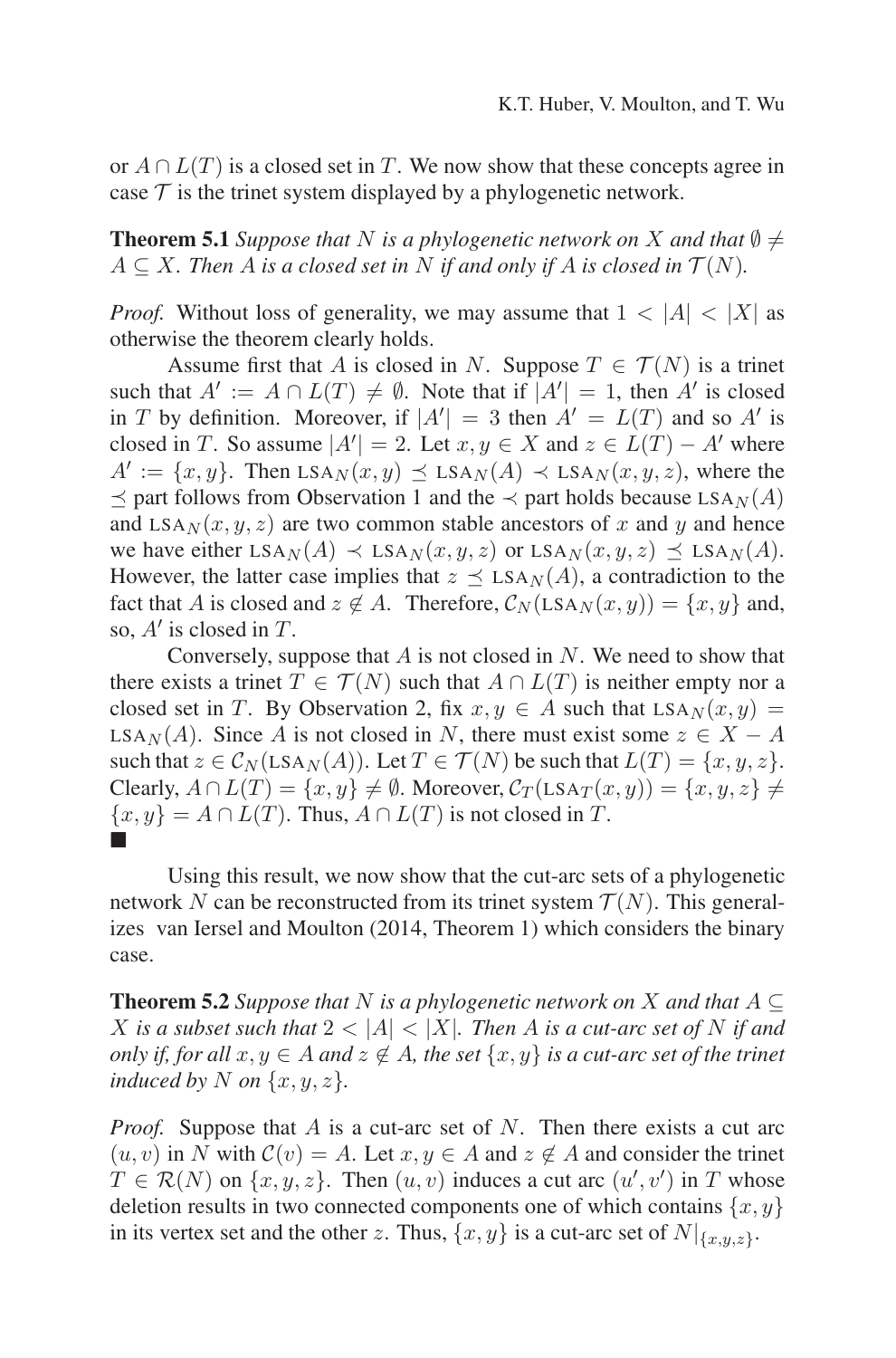Conversely, suppose that, for all  $x, y \in A$  and  $z \notin A$ , the set  $\{x, y\}$ is a cut-arc set for the trinet on  $\{x, y, z\}$  contained in  $\mathcal{T}(N)$ . Then, for all trinets  $T \in \mathcal{T}(N)$ , Theorem 4.1 implies that  $A \cap L(T)$  is closed in T. By Theorem 5.1 it follows that  $A$  is closed in  $N$ . Hence, by Theorem 3.6,  $w := \text{LSA}(A)$  is a terminal vertex in N and  $A = \mathcal{C}(w)$ . Let  $v \in V(N)$ denote the stable ancestor of A such that  $A \subsetneq C(v)$  while no stable ancestor of A strictly below v has this property. Note that  $w \prec v$ . We claim that every dipath of N from v to w contains a cut arc of N.

Assume for contradiction that there exists a dipath in  $N$  from  $v$  to  $w$ that contains no cut arc of N. Let u be a vertex in N so that  $A \subsetneq C(u)$ holds and that  $A \subsetneq C(u')$  does not hold for all  $u' \in V(N)$  below u. Then  $w \prec u \prec v$  must hold. Choose some  $z \in \mathcal{C}(u) - A$ , and let  $x, y \in A$ such that  $LSA(x, y) = w$ . By Lemma 3.2 there exist dipaths from w to x and y, respectively, such that the pair formed by them is openly disjoint. Let  $T \in \mathcal{T}(N)$  denote the trinet on  $\{x, y, z\}$ . We now show that  $\{x, y\}$  is not a cut-arc set in  $T$ , a contradiction which concludes the proof of the claim. To establish this fact we consider separately the cases  $u = v$  and  $u \prec v$ .

Suppose  $u = v$  and fix a dipath P from v to z. Then by the choice of u and v if follows that except for v, none of the vertices in  $P$  is an ancestor of x or y. In addition,  $v = u$  implies that all dipaths from v to w in N are contained in  $T$ , and hence  $v$  is also contained in  $T$ . Therefore, since there exists no cut arc in N between v and w, there exists no cut arc in T between v and w, and so  $\{x, y\}$  is not a cut-arc set in T.

Now suppose  $u \prec v$ . Fix a dipath  $P_{v,u}$  from v to u and a dipath  $P_{u,w}$ from u to w. Let w' be the stable ancestor of A contained in  $P_{u,w}$  closest to u. Without loss of generality, we may assume that  $u \neq w$  as this case can be established in a similar manner. Note that, by the definition of  $v$ , we have  $w' \neq u$  as u is not a stable ancestor of A. Hence, there exists a dipath  $P_{v,w'}$ from v to w' that does not contain u. Starting at v, let  $v' \in V(N)$  be the last vertex that is simultaneously contained in  $P_{v,w'}$  and  $P_{v,u}$ . Then  $v', u, w$ , and  $w'$  must all be vertices of T and each of the dipaths  $P_{v',w'}$ ,  $P_{v',u}$ ,  $P_{u,w'}$ , and  $P_{w',w}$  induce four dipaths in T so that none of them contains a cut arc of T. By the choice of x and y, it follows that  $\{x, y\}$  is not a cut-arc set in T. This concludes the proof of the claim.

To show that  $A$  is a cut-arc set of  $N$  and thus establish the theorem, consider a cut arc  $(u_1, u_2)$  in N whose removal disconnects N into two connected components such that the vertex set of one contains  $w$  and the vertex set of the other  $v$ . Note that such a cut arc must exist by the previous claim. Then  $u_2$  is necessarily a stable ancestor of A. Since  $u_2 \prec v$  clearly holds, the choice of v implies that  $A = \mathcal{C}(u_2)$ . Hence A is a cut-arc set in N.

-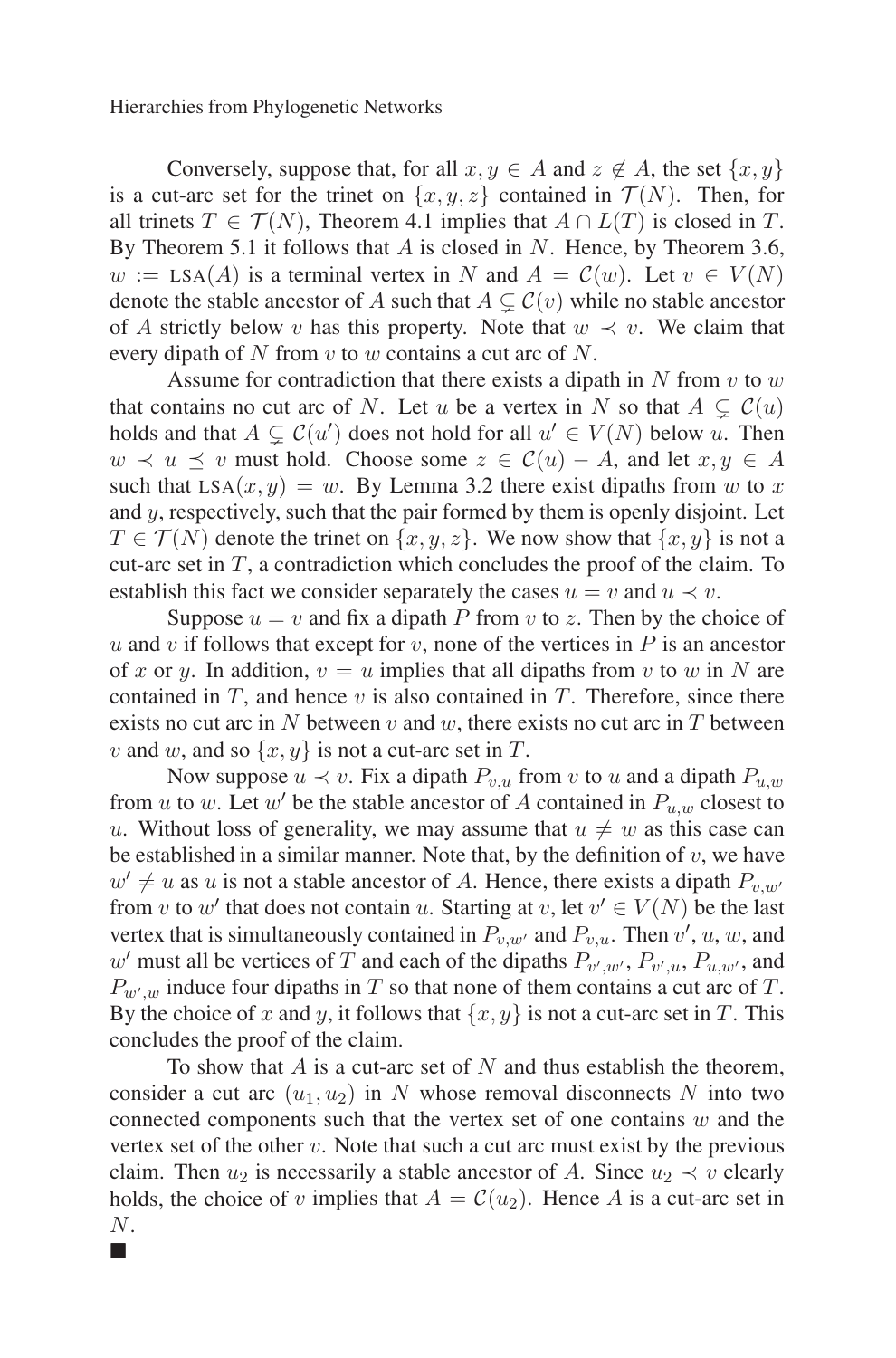We now turn our attention to triplet systems. We begin by defining the notion of SN-sets for triplet systems which may contain nonbinary triplets. A subset  $A \subseteq X$  is called an *SN-set* for a triplet system  $R$  if for  $a, b \in A$ distinct and  $c \in X - A$ , we have  $\mathcal{R}|_{\{a,b,c\}} \subseteq \{ab|c\}$ , that is,  $\mathcal{R}|_{\{a,b,c\}}$  is either  ${ab|c}$  or  $\emptyset$ . Note that, by definition, all singletons of X and X itself are SN-sets. We will use the convention that the empty set is not an SN-set for any triplet system. For the triplet system  $\mathcal{R}(N)$  displayed by the network N in Figure 1, the subsets  $\{5, 6\}$  and  $\{7, 8\}$  are SN-sets while  $\{5, 6, 7, 8\}$  is not.

The following result is a straightforward generalization of the binary case stated in Jansson and Sung (2006, Lemma 8). Note that the assumption that the triplet system is dense (that is, it contains at least one triplet for each 3-subset) is necessary even for triplet systems that contain only binary triplets.

**Lemma 5.3** *Suppose that* R *is a dense triplet system on* X*. Then the set of SN-sets for* R *is a hierarchy on* X*.*

*Proof.* Assume for contradiction that A and B are two SN-sets for  $\mathcal R$  such that  $A \cap B \notin \{ \emptyset, A, B \}$ . Then there exists  $a \in A$ ,  $b \in B$ , and  $c \in A \cap B$ such that  $a \notin B$  and  $b \notin A$ . Since R is dense on X, there exists some  $t \in \mathcal{R}$  such that  $L(t) = \{a, b, c\}$ . Since A and B are SN-sets it follows that  $\mathcal{R}|_{\{a,b,c\}} \subseteq \{ac|b\} \cap \{bc|a\} = \emptyset$  which is impossible as  $\mathcal{R}$  is dense. -

We next characterize the SN-sets of a triplet system  $\mathcal R$  in terms of subsets of X that are closed with respect to a certain closure operation  $S_{\mathcal{R}}$ which we now introduce. Suppose that  $R$  is a triplet system on X and  $A \subseteq X$ . We put  $S_{\mathcal{R}}(A) = S_{\mathcal{R}}(A \cup \{c\})$  if there exists  $a, b \in A$  and  $c \in X - A$  such that  $a|bc \in \mathcal{R}$  or  $a|b|c \in \mathcal{R}$  holds, and  $S_{\mathcal{R}}(A) = A$ otherwise. Note that, by definition,  $S_{\mathcal{R}}(\{x\}) = \{x\}$  and  $S_{\mathcal{R}}(X) = X$ .

**Lemma 5.4** *Suppose that*  $\mathcal{R}$  *is a triplet system on* X *and that*  $\emptyset \neq A \subseteq X$ . *Then A is an SN-set for*  $R$  *if and only if*  $S_R(A) = A$ *.* 

*Proof.* Since the lemma clearly holds for  $|A| = 1$  and  $A = X$ , we may assume for the remainder of the proof that  $1 < |A| < |X|$ .

Suppose first that A is an SN-set for R. Then for all  $c \in X - A$  and  $a, b \in A$ , we have  $\mathcal{R}|_{\{a,b,c\}} \subseteq \{ab|c\}$ . Thus, the only triplet on  $\{a,b,c\}$ contained in  $\mathcal R$  is ab|c. Hence,  $S_{\mathcal R}(A) = A$ .

Conversely, suppose  $S_{\mathcal{R}}(A) = A$  and assume for contradiction that A is not an SN-set for R. Then there must exist some  $c \in X - A$  such that  $\mathcal{R}|_{\{a,b,c\}} \nsubseteq \{ab|c\}$ . Swapping the roles of a and b if necessary, we may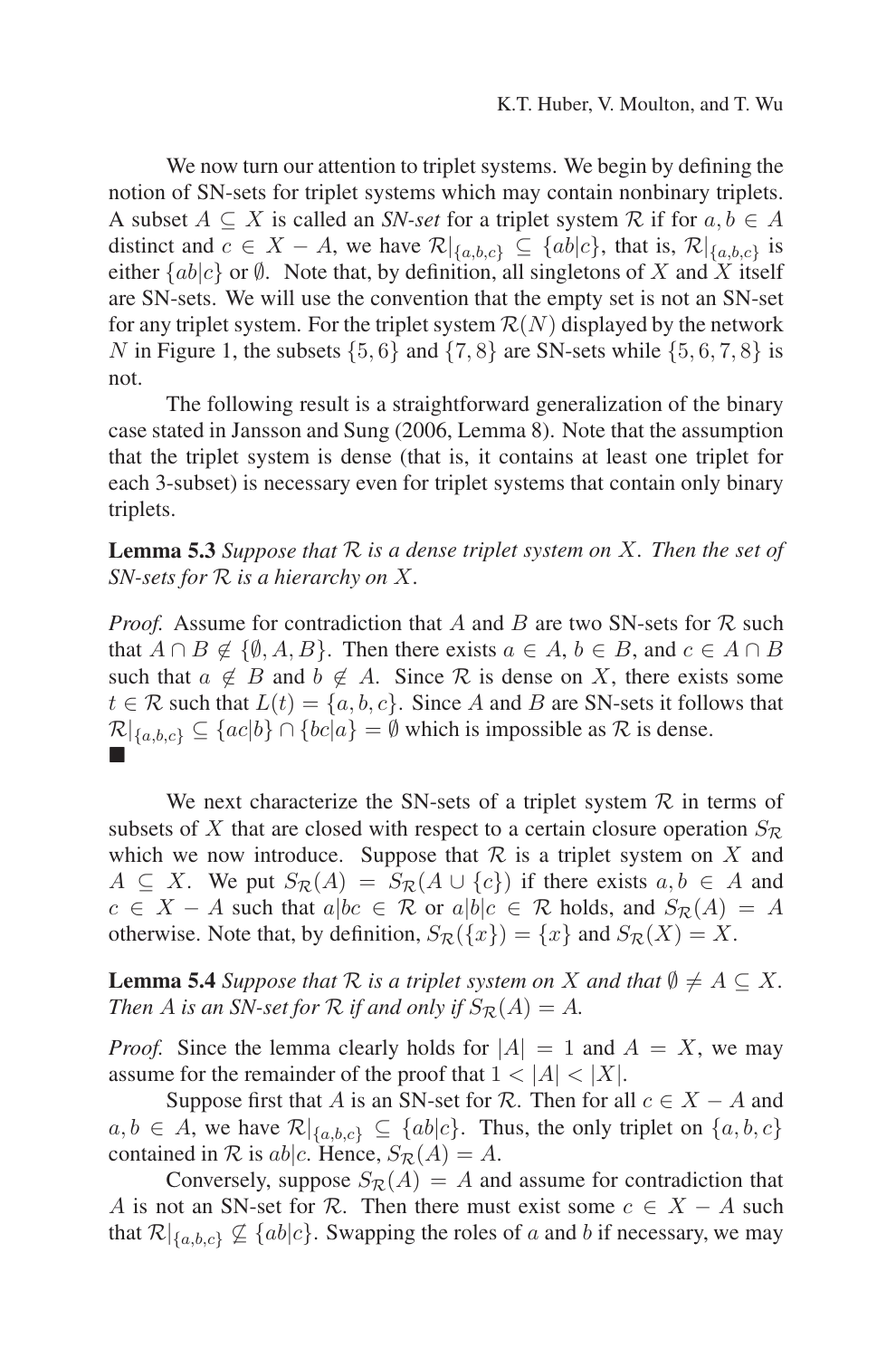assume that  $a|bc \in \mathcal{R}$  or  $a|b|c \in \mathcal{R}$  (or both). In either case,  $S_{\mathcal{R}}(A) \subsetneq$  $S_{\mathcal{R}}(A \cup \{c\}) = S_{\mathcal{R}}(A)$  follows which is impossible. -

Next we show that the SN-sets associated to a dense triplet system  $\mathcal R$  can be constructed by applying the  $S_{\mathcal R}$  closure operations to pairs of elements of  $X$ . This generalizes Jansson and Sung  $(2006, \text{Lemma 7})$ . Note that the density assumption on  $R$  is necessary for Lemma 5.5 to hold.

**Lemma 5.5** *Suppose that*  $\mathcal R$  *is a dense triplet system on*  $X$ *. If*  $A \subseteq X$  *is an SN-set for* R, then  $A = S_{\mathcal{R}}(\{x, y\})$  *or*  $A = S_{\mathcal{R}}(\{x\})$ *, for some*  $x, y \in A$ *.* 

*Proof.* Without loss of generality we may assume that  $|A| \ge 2$ . Choose elements  $a, b \in A$  such that  $|S_{\mathcal{R}}(\{x, y\})| \leq |S_{\mathcal{R}}(\{a, b\})|$ , for all  $x, y \in A$ . We claim that  $A = S_{\mathcal{R}}(\{a, b\})$ . Note first that  $S_{\mathcal{R}}(\{a, b\}) \subseteq S_{\mathcal{R}}(A) = A$ clearly holds as A is an SN-set. Assume for contradiction that  $S_{\mathcal{R}}(\{a, b\}) \neq$ A. Then there exists some  $c \in A - S_{\mathcal{R}}({a,b})$ . The definition of the  $S_{\mathcal{R}}$ closure operation combined with the fact that R is dense implies  $\mathcal{R}_{\{a,b,c\}} =$  ${ab|c}.$  Hence,  $b \in S_{\mathcal{R}}({a, c})$ . Thus,  $S_{\mathcal{R}}({a, b}) \subsetneq S_{\mathcal{R}}({a, b, c}) =$  $S_{\mathcal{R}}(\{a, c\})$ , which is impossible. -

We now relate closed sets for trinet systems with SN-sets for triplet systems. For  $T$  a trinet system on X, we put  $\mathcal{R}(\mathcal{T}) := \bigcup_{N \in \mathcal{T}} \mathcal{R}(N)$ .

**Theorem 5.6** *Suppose that*  $\mathcal T$  *is a trinet system on*  $X$  *and*  $A \subseteq X$ *. Then*  $A$ *is closed in*  $\mathcal T$  *if and only if*  $A$  *is an SN-set for*  $\mathcal R(\mathcal T)$ *.* 

*Proof.* Since the theorem holds for  $|A| = 1$  and  $|A| = |X|$ , we may assume for the remainder of the proof that  $1 < |A| < |X|$ .

Suppose first that  $A$  is closed in  $T$ . Assume for contradiction that A is not an SN-set of  $\mathcal{R}(\mathcal{T})$ . Then there exist elements  $a, b \in A$  and  $c \in \mathcal{T}$  $X - A$  such that  $\mathcal{R}|_{\{a,b,c\}} \nsubseteq \{ab|c\}$ . Therefore, there exists a trinet  $T \in \mathcal{T}$ on  $\{a, b, c\}$  such that  $\mathcal{R}(T) \nsubseteq \{ab|c\}$ . Swapping the roles of a and b if necessary, we may assume without loss of generality that  $ac/b \in \mathcal{R}(T)$  or that  $a|b|c \in \mathcal{R}(T)$  holds. In either case, there exists a vertex  $r \in V(T)$  such that  $c \prec r$  and the pair formed by the dipath from r to a and the dipath from r to b is openly disjoint. By Lemma 3.2(i), it follows that  $c \prec r \preceq \text{LSA}_{\mathcal{T}}(a, b)$ . Hence,  $C(\text{LSA}_T(a, b)) = \{a, b, c\}$ , which contradicts the assumption that A is closed in  $\mathcal{T}$ .

Conversely, suppose that A is an SN-set of  $\mathcal{R}(\mathcal{T})$ . Assume for contradiction that A is not closed in T. Then there exists  $a, b \in A, c \in X - A$ , and a trinet  $T \in \mathcal{T}$  on  $\{a, b, c\}$  such that  $\mathcal{C}(LSA_T(a, b)) = \{a, b, c\}$ . Let  $r =$  LSA $_T(a, b)$ . Then there exists a dipath  $P_{r,c}$  in T from r to c. In addition, by Lemma 3.2(ii), there exist dipaths  $P_{r,a}$  and  $P_{r,b}$  in T from r to a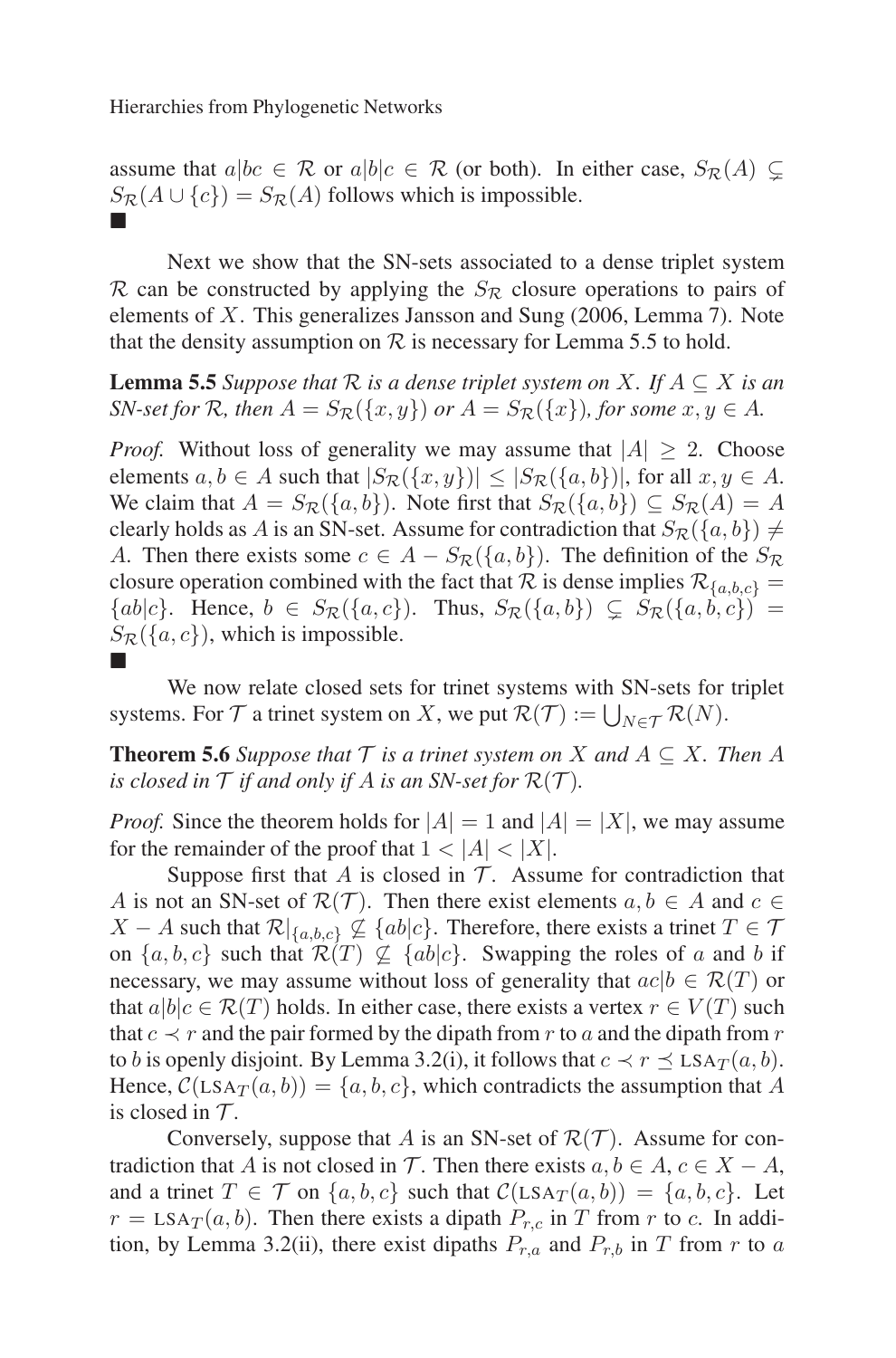and b, respectively, such that the pair formed by them is openly disjoint. We consider two possible cases.

Case (1):  $P_{r,c}$  shares no interior vertex with  $P_{r,z}$ , for all  $z \in \{a, b\}$ . Then  $a|b|c \in \mathcal{R}(T)$ . Hence  $\mathcal{R}(T) \nsubseteq \{ab|c\}$  and so A cannot be an SN-set for  $\mathcal{R}(\mathcal{T})$ , which is impossible.

Case (2): There exists some  $z \in \{a, b\}$  such that  $P_{r,c}$  shares one or more interior vertices with  $P_{r,z}$ . Let  $w \in V(T)$  denote the lowest vertex in  $P_{r,c}$  such that the subpath  $P_{w,c}$  of  $P_{r,c}$  from w to c (i.e., the set of vertices  $v \in V(P_{r,c})$  with  $c \preceq v \preceq w$ ) does not share an interior vertex with  $P_{r,a}$ and with  $P_{r,b}$ . Swapping the roles of a and b if necessarily, we may assume without loss of generality that w is a vertex on  $P_{r,a}$ . Let  $P_{r,w}$  denote the subpath of  $P_{r,a}$  joining w and r. Considering the vertices r and w and the dipaths  $P_{r,w}$ ,  $P_{w,a}$ ,  $P_{w,c}$ , and  $P_{r,b}$  implies  $ac|b \in \mathcal{R}(T)$ . Hence,  $\mathcal{R}(T) \nsubseteq$  ${ab|c}$  which, as observed above, is impossible. -

Using Theorems 5.1 and 5.6 we immediately obtain:

**Corollary 5.7** *Suppose that* N *is a phylogenetic network on* X *and that*  $\emptyset \neq A \subseteq X$ . Then A is a closed set in N if and only if A is an SN-set for  $\mathcal{R}(N)$ .

### **6. The Closure Digraph**

In Oldman et al. (2016) a certain digraph is associated to trinet systems consisting of level-1 trinets. Using properties of this graph, a method is developed for constructing binary level-1 networks, an important family of binary networks in which no two distinct cycles share a common vertex, from biological datasets. In this section, we shall define and study a generalization of this digraph.

First we introduce some further notation. Suppose  $\mathcal T$  is a dense trinet system on X. For  $x, y \in X$  distinct, let  $\kappa_x(y)$  denote the number of elements  $z \in X - \{x, y\}$  for which there exists a trinet  $T \in \mathcal{T}$  on  $\{x, y, z\}$ such that  $y \prec \text{LSA}_T(x, z)$ . Note that, in general,  $\kappa_x(y) \neq \kappa_y(x)$  might hold and that  $\kappa_x(y) \le |X| - 2$  (see Figure 3 for an example).

Now, the *closure digraph* of T, denoted by  $D(T)$ , is defined as the digraph whose vertex set is X, and any two elements  $x, y \in X$  are joined by an arc  $(x, y)$  if  $\kappa_x(y) = |X| - 2$ . An example of a closure digraph for the trinet system of a phylogenetic network is presented in Figure 4. Informally speaking, an arc  $(x, y)$  in the closure digraph indicates that every non-singleton set that is closed in  $T$  and contains x must also contain y. More formally: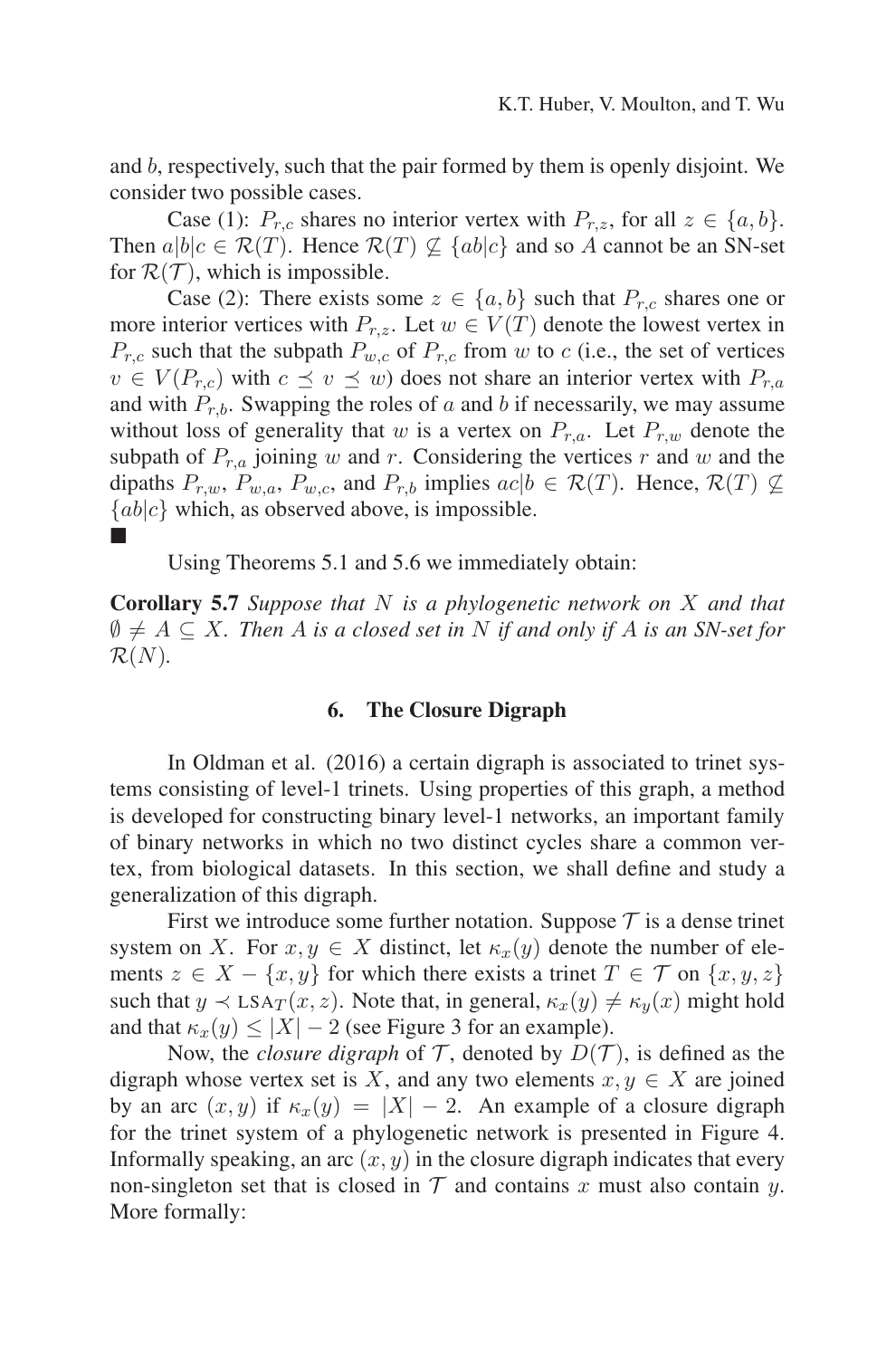

Figure 3. The six trinets that are displayed by the phylogenetic network on  $\{1, 2, \dots, 8\}$ depicted in Figure 1 and contain leaves 1 and 5. This implies  $\kappa_1(5) = 6$ , while  $\kappa_5(1) = 5$ .



Figure 4. The closure digraph for the trinet system induced by the phylogenetic network depicted in Figure 1. Undirected edges represent bidirected arcs. Figure 4. The arc  $(1, 5)$ follows from the example presented in Figure 3.

**Lemma 6.1** *Suppose that*  $\mathcal{T}$  *is a dense trinet set on* X *and that*  $x, y \in X$ *distinct.* If  $(x, y)$  *is an arc in*  $D(T)$ *, then each non-singleton set that is closed in*  $\mathcal T$  *and contains* x *must also contain* y.

*Proof.* Suppose that  $(x, y)$  is an arc in  $D(\mathcal{T})$  and that A is closed in  $\mathcal T$  with  $x \in A$  and  $|A| \ge 2$ . Choose some element  $a \in A - \{x\}$ . Without loss of generality, we may assume  $a \neq y$  as otherwise the lemma clearly holds.

Let  $T \in \mathcal{T}$  denote the unique trinet on  $\{x, y, a\}$ . Since  $(x, y) \in$  $D(\mathcal{T})$ , we have  $\kappa_x(y) = |X| - 2$  and, so,  $y \prec \text{LSA}_{\mathcal{T}}(x, a)$ . Combined with the assumption that  $A$  is closed in  $T$ , we obtain

 $\{x, y, a\} = \mathcal{C}(\text{LSA}_{T}(x, a)) \subseteq \mathcal{C}(\text{LSA}_{T}(A \cap L(T))) = A \cap L(T) \subseteq \{x, y, a\}.$ Hence,  $y \in A$  must hold. -

Note that even if  $T$  is induced by a binary level-1 network, the converse of Lemma 6.1 need not always hold. For example, suppose  $N$  is the network on  $X = \{1, 2, 3, 4\}$  depicted in Figure 5. Then  $(2, 1)$  is not an arc in the closure digraph  $D(\mathcal{T}(N))$ . However, each non-singleton set A that is closed in  $\mathcal{T}(N)$  must contain 1 if  $2 \in A$ .

Using Lemma 6.1, we now show that closed sets for dense trinet systems are so-called sink subsets in the closure digraph. Recall that a nonempty subset A of the vertex set of a digraph G is called a *sink subset* in G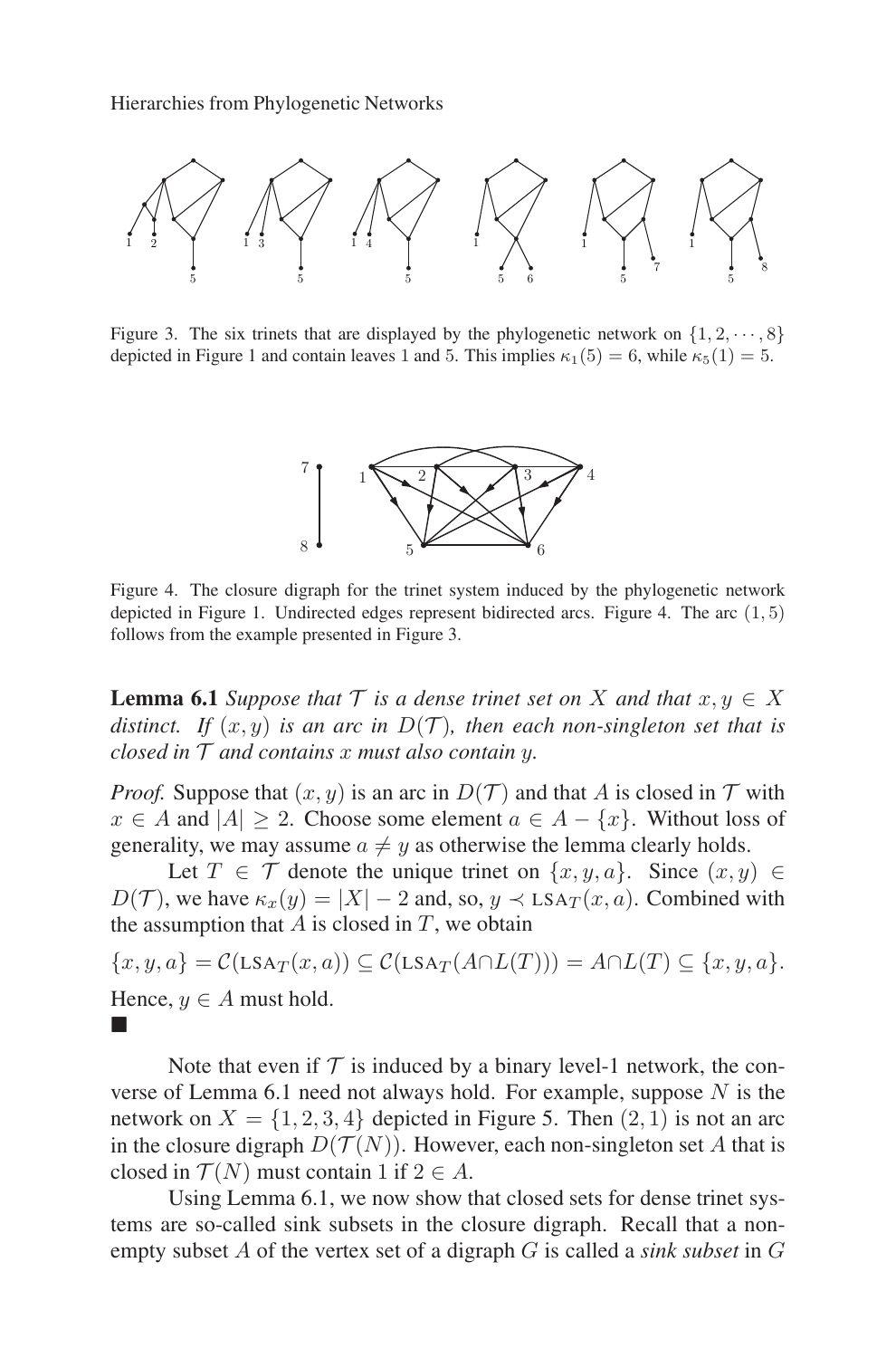

Figure 5. An example illustrating that the converse of Lemma 6.1 does not hold in general see text for details.

if there exists no arc in G from A to  $V - A$ , that is, for each arc  $(x, y)$  in G with  $x \in A$ , we have  $y \in A$  as well.

**Proposition 6.2** *Suppose that*  $\mathcal{T}$  *is a dense trinet set on* X *and that*  $A \subseteq X$ *is a subset with*  $|A| > 1$ *. If* A *is closed in* T, then A *is a sink subset in*  $D(\mathcal{T})$ .

*Proof.* Assume for contradiction that there exists some  $A \subseteq X$  with  $|A| \geq 2$ such that A is closed in  $T$  but A is not a sink subset of  $D(T)$ . Then there exists an arc  $(x, y)$  in  $D(\mathcal{T})$  with  $x \in A$  and  $y \in X - A$ . Hence, by Lemma 6.1, A cannot be closed in  $\mathcal{T}$ ; a contradiction. -

Note that the converse of Proposition 6.2 is not true in general. For instance, consider the network  $N$  pictured in Figure 1 and its closure digraph  $D(T(N))$  depicted in Figure 4. Then  $\{1, 2, 3, 4, 5, 6\}$  is a sink set in  $D(\mathcal{T}(N))$ , but it is not closed in  $\mathcal{T}(N)$ . Even so, in the next section we will see that for certain class of networks the converse of Proposition 6.2 does in fact hold.

We now consider properties of the closure digraph of the trinet system induced by a phylogenetic network.

**Theorem 6.3** *Suppose that* N *is a phylogenetic network on* X *and that*  $x, y \in X$  *distinct. Then*  $(x, y)$  *is an arc of*  $D(\mathcal{T}(N))$  *if either* (i)  $y \prec_N p(x)$ *, or* (ii)  $C_N(p(x)) = \{x\}$  *and*  $y \prec_N \text{LSA}(p(x))$  *hold.* 

*Proof.* Put  $\mathcal{T} = \mathcal{T}(N)$ . To see that  $\kappa_x(y) = |X| - 2$  holds, suppose  $z \in X - \{x, y\}$ . We claim that  $y \prec_T \text{LSA}(x, z)$  where  $T \in \mathcal{T}(N)$  is the trinet with leaf set  $Y := \{x, y, z\}.$ 

Assume first that Property (i) holds. Then we have  $y \prec_N p(x) \preceq_N$ LSA(x, z). Hence  $y \prec_T p(x) \preceq_T LSA(x, z)$ , from which the claim follows.

Next, assume that Property (ii) holds. Let  $H$  denote the digraph obtained from N by removing all vertices that are not on any dipath from  $LSA(Y)$  to some element in Y. Then T is obtained from H by recursively deleting parallel arcs and suppressing degenerate vertices.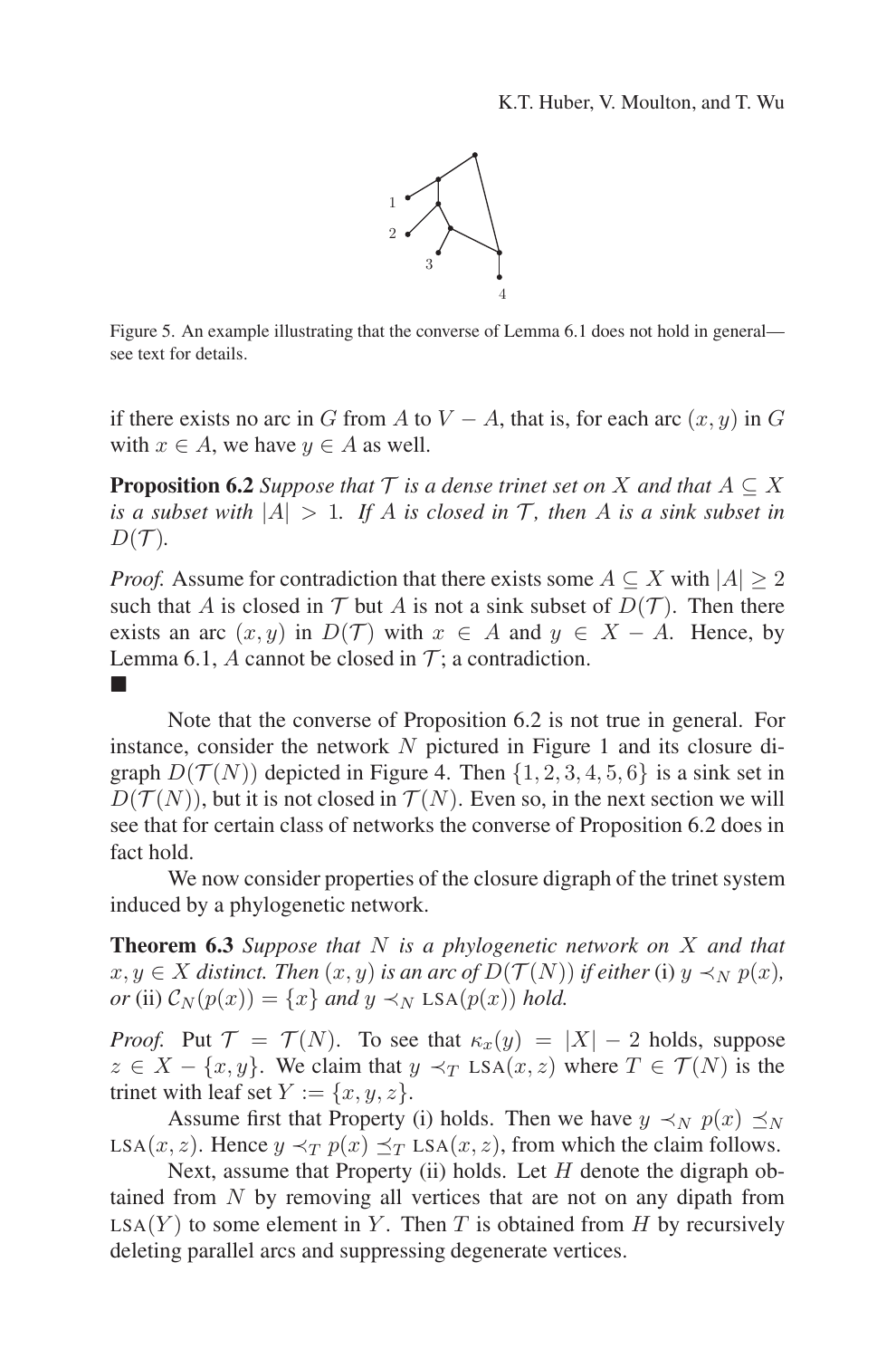

Figure 6. An illustration of Case 2-1 in the proof of Theorem 6.3. Dotted and dashed edges denote dipaths.

Let  $v := p(x)$ . Together with the assumption that  $|\mathcal{C}(v)| = 1 \neq |X|$ , it follows that  $v \neq \rho := \rho(N)$  and that v must be a reticulation vertex of N. Let  $v_1, v_2, \dots, v_t \in V(N)$  denote the  $t \geq 2$  parents of v. Also, let  $u := \text{LSA}_{N}(v)$ . Then, by assumption,  $y \prec u$ . We now consider two possible cases:

Case  $(1)$  u is a parent of v: Without loss of generality, we may assume  $u = v_1$ . Let  $P_x$  be the dipath in N consisting of u, v and x. Since  $y \prec u$  and  $|\mathcal{C}(v)| = 1$ , there exists a dipath  $P_y$  from u to y in N such that the pair  $P_x$ and  $P_y$  is openly disjoint in N. Since  $P_x$  and  $P_y$  also form a pair of openly disjoint dipaths in H, it follows that  $u \in V(T)$ . Let  $P'_x$  and  $P'_y$  be the dipaths in T induced by  $P_x$  and  $P_y$ , respectively. Since  $P'_x$  contains either no interior vertex or has v as its only interior vertex, we have  $u \leq LSA_T(x, z)$  because v is not an ancestor of z. This implies the claim as  $y \prec u \preceq LSA_T(x, z)$ holds in T.

Case (2)  $u$  is not a parent of  $v$ : We consider two subcases:

Case (2-1) There exists no common ancestor of x and y below u (see Figure 6). This implies that there exists a dipath  $P_y$  in N from u to y in which the only ancestor of x is u. Now an argument similar to that used in Case (1) shows that  $u \in V(T)$ . Note that we may assume that  $z \prec_N u$ holds as otherwise u is not an ancestor of z in T, and hence  $y \prec u$  $LSA_T(x, z)$  holds. In addition, we may further assume that there exists a common ancestor of x and z below u, as otherwise we have  $u \leq LSA_T(x, z)$ .

Let w be a lowest common ancestor of x and z such that  $w$  is below u (see Figure 6 for an illustration). Let  $P_1$  be a dipath from u to v in N that contains w, and let  $P_1^*$  denote the subpath of  $P_1$  from u to w. Since  $(u, v)$ is not an arc in N, Theorem 3.1 combined with  $u = \text{LSA}_N(v)$  implies that there exists a dipath  $P_2$  in N from u to v such that the pair  $P_2$  and  $P_1$  is openly disjoint. Let  $P_x$  be the dipath from u to x obtained by concatenating  $P_2$  and the arc  $(v, x)$ . Since w is a lowest common ancestor of x and z, there also exists a dipath  $P$  from  $w$  to  $z$  in which no interior vertex is an ancestor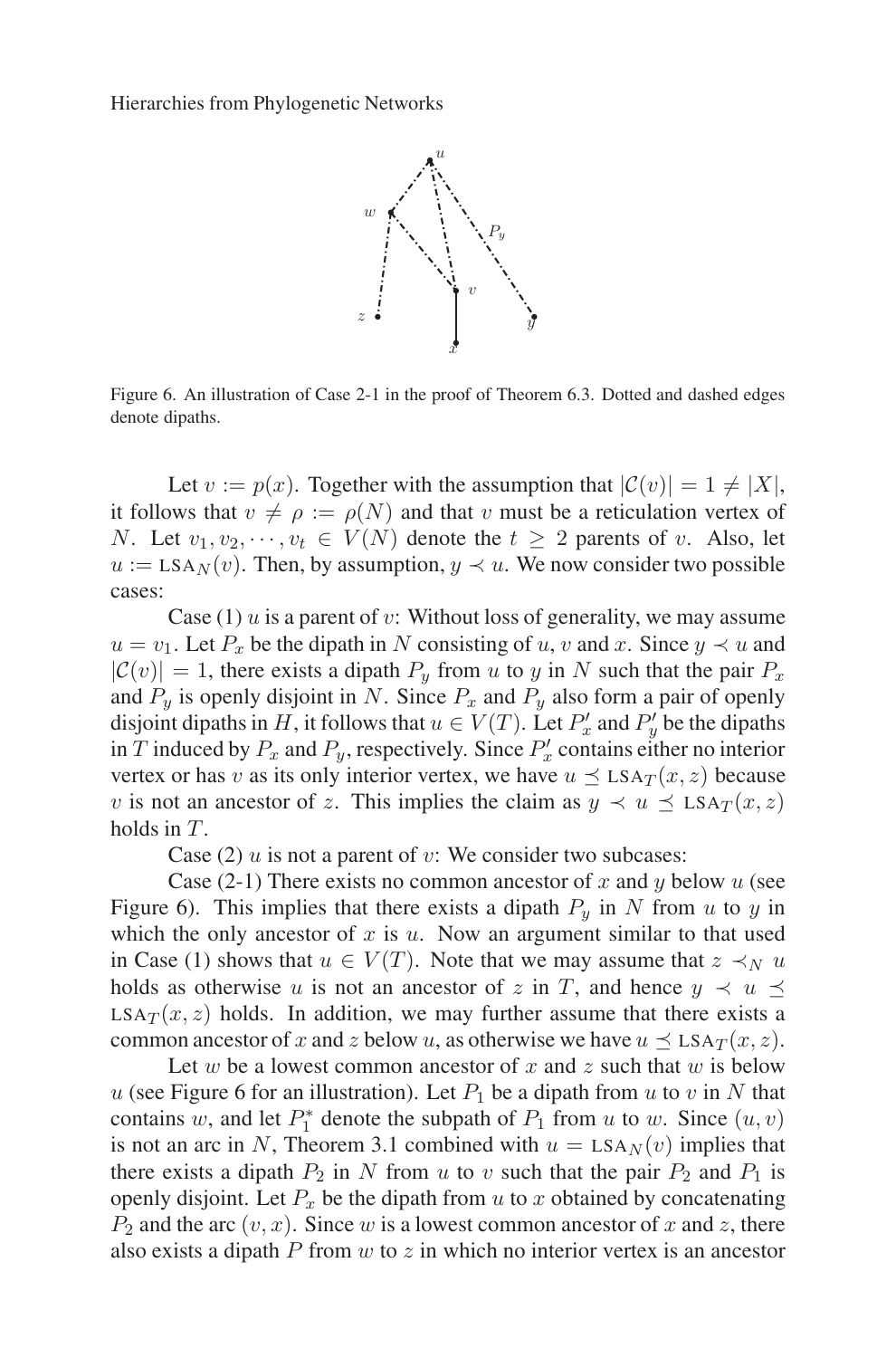of x. Let  $P_z$  be the dipath from u to z obtained from concatenating  $P_1^*$  and P. Then the dipath pair  $P_x$  and  $P_z$  must be openly disjoint. This implies that w and v are both contained in T, and that  $y \prec u \prec_T LSA_T(x, z)$  holds.

Case (2-2): There exists a common ancestor of x and y below u: Let w be a lowest common ancestor of x and y below y. Then an argument similar to that in Case (2-1) shows that  $u, w$  and  $v$  are all vertices in  $T$ . This implies  $u \preceq_T \text{LSA}_T(x, z)$  and, thus, the claim in this case too. -

Note that the converse of Theorem 6.3 need not hold in general. For example, consider the arc (1, 5) in the closure digraph depicted in Figure 4. Then neither one of the two conditions in the theorem holds.

We now prove a useful corollary concerning sink subsets in the closure digraph associated to the trinet system of a phylogenetic network. We start with some additional notation. We say that a sink subset  $A$  in a digraph G is *minimal* if  $|A| > 1$  and every subset  $A' \subsetneq A$  with  $|A'| > 1$  is not a sink subset in G. Suppose that N is a phylogenetic network on X and that  $a, b$ are two vertices in  $N$  such that neither one of them is a leaf. We say that a and b are *redundant* if  $b \prec a$  and, for each vertex  $u \prec a$ , we either have  $u \preceq b$  or  $b \prec u$ . Note that if a and b are redundant then  $\mathcal{C}_N(a) = \mathcal{C}_N(b)$ .

**Corollary 6.4** *Suppose that* N *is a phylogenetic network on* X*. Then every sink subset of*  $D(\mathcal{T}(N))$  *has size at least two (or, equivalently, for every*  $x \in$ *X*, there exists an element  $y \in X$  such that  $(x, y)$  is an arc in  $D(\mathcal{T}(N))$ .

*Proof.* Put  $\mathcal{T} = \mathcal{T}(N)$ . Note first that we may assume that N does not contain a redundant pair of vertices as otherwise we may replace  $N$  by the phylogenetic network  $N'$  obtained from N via the following process. Suppose  $a, b \in V(N)$  form a redundant pair of vertices of N. First, delete all vertices  $u \in V(N)$  for which  $u \prec a$  and  $b \prec u$  holds (including their incident arcs). Next, add the arc  $(a, b)$  to the resulting graph. Finally, suppress all degenerate vertices of that graph. Clearly, a set is closed in  $N$  if and only if it is closed in N'. Furthermore, the closure digraphs for  $T$  and  $T(N')$ , respectively, coincide as a pair of elements of X forms an arc in  $D(\mathcal{T})$  if and only if it forms an arc in  $D(\mathcal{T}(N'))$ .

Suppose  $x \in X$ . We show that there exists an element  $y \in X$  such that  $(x, y)$  is an arc in  $D(\mathcal{T})$ . Clearly, if  $|\mathcal{C}(p(x))| \geq 2$  then, for any  $y \in$  $C(p(x))-\{x\}$ , we have that  $(x, y)$  is an arc of  $D(\mathcal{T})$  in view of Theorem 6.3. So assume  $|\mathcal{C}(p(x))| = 1$ . Note that  $p(x)$  is not the root of N as  $|X| \geq 3$ . Put  $u = \text{LSA}(p(x))$ . Also note that if  $|\mathcal{C}(u)| = 1$  held then u and  $p(x)$  would form a redundant pair which is impossible in view of our assumption on N. Hence,  $|\mathcal{C}(u)| \geq 2$ . Choose some  $y \in \mathcal{C}(u) - \{x\}$ . Then, by Theorem 6.3,  $(x, y)$  must be an arc in  $D(\mathcal{T})$ .

-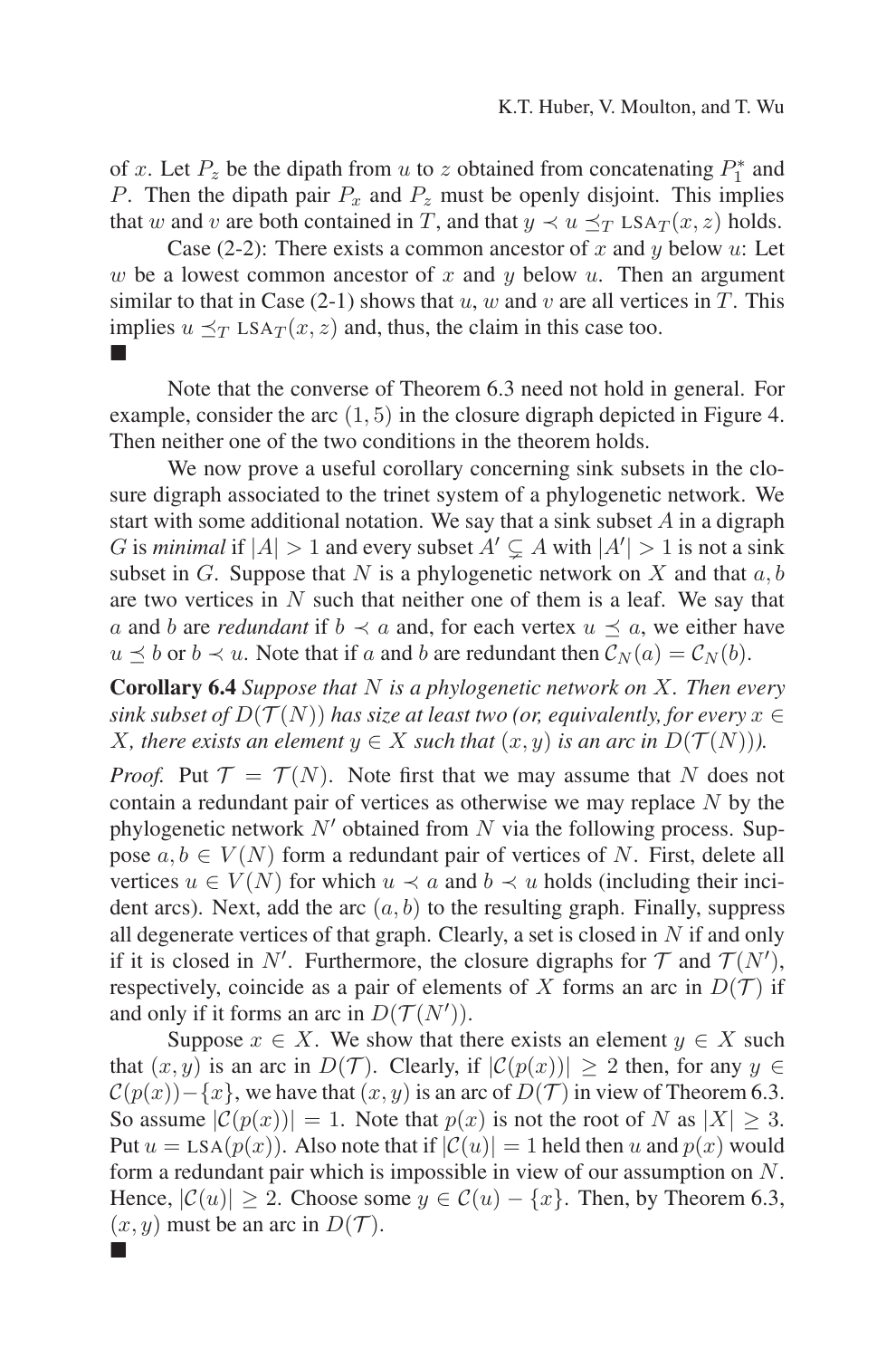# **7. 2-Terminal Networks**

Suppose that N is a phylogenetic network on X ( $\mathcal T$  a trinet system) and that  $A \subseteq X$  is a closed set in N (in T) of size at least two. Then A is *minimal closed* in N (in T) if each non-singleton subset  $A' \subsetneq A$  is not closed in  $N$  (in  $T$ ). In this section, we shall show that for 2-terminal *networks*, that is, networks N for which each biconnected component of  $N$  contains at most 2 terminal vertices, the minimal closed sets in  $N$  are precisely the minimal sink subsets in the closure digraph  $D(\mathcal{T}(N))$ .

We begin with a key structural result concerning 2-terminal networks. Note that a similar result is proven in van Iersel et al. (2017, Theorem 3.1) for binary networks, but the binary condition plays an essential part in the proof which necessitates the development of a new approach. Suppose that  $N$  is a phylogenetic network and that  $H$  is a biconnected component of  $N$ . We denote by  $r(H)$  the *highest* vertex in H, that is, the necessarily unique vertex in H such that  $v \prec r(H)$  holds for all vertices v in H distinct from  $r(H).$ 

**Lemma 7.1** *Suppose that* H *is a biconnected component in a 2-terminal network* N*. Then there exists a terminal* vertex u (of N) in H such that  $LSA(u) = r(H).$ 

*Proof.* Note that the lemma clearly holds if H contains only one terminal vertex. Indeed, if u is that vertex then  $LSA(u) \prec r := r(H)$  holds by definition of  $r(H)$ . Hence, if  $LSA(u) \neq r$ , then  $LSA(u)$  is a cut vertex of H, a contradiction.

So, for the remainder of the proof, assume that  $H$  contains precisely two terminal vertices, denoted  $u_1$  and  $u_2$ , respectively. For  $i = 1, 2$ , note that  $u_i^* = \text{LSA}(u_i)$  is a vertex of H. Swapping the roles of  $u_1$  and  $u_2$  if necessary, we may assume that  $u_1^*$  is not below  $u_2^*$ , that is, either  $u_1^*$  and  $u_2^*$ are not comparable via " $\prec$ " or  $u_2^* \prec u_1^*$ .

To see that  $u_1^* = r$ , assume for contradiction that  $u_1^* \prec r$ . Then since H is biconnected and  $u_1^* \neq r$  there must exist some  $k \geq 3$  and a  $u_1^*$ avoiding path  $P: v_1 := r, v_2, \ldots, v_k := u_1$  in H from r to  $u_1$ . Since  $u_1^*$ is a stable ancestor of  $u_1$ , it follows that P contains at least one alternating vertex. Moreover, noting that the arcs  $(v_1, v_2)$  and  $(v_{k-1}, v_k)$  are distinct as  $k \geq 3$ , the number m of alternating vertices in P is at least two. Without loss of generality, we may further assume that  $P$  is chosen so that every  $u_1^*$ -avoiding path in H from r to  $u_1$  contains at least m alternating vertices. Let  $1 \leq i < j \leq k$  be such that  $v_i$  and  $v_j$  are the  $(m - 1)$ -th and m-th alternating vertices of P, respectively. Then the dipath  $P_1 : v_i, v_{i+1}, \ldots, v_k$ from  $v_j$  to  $u_1$  is a subdipath of P, and hence  $u_1^*$ -avoiding (see Figure 7 for an illustration). Since the dipath  $P_2 : v_j, v_{j-1}, \ldots, v_i$  is also a subdipath of P we have  $v_i \prec v_j$ .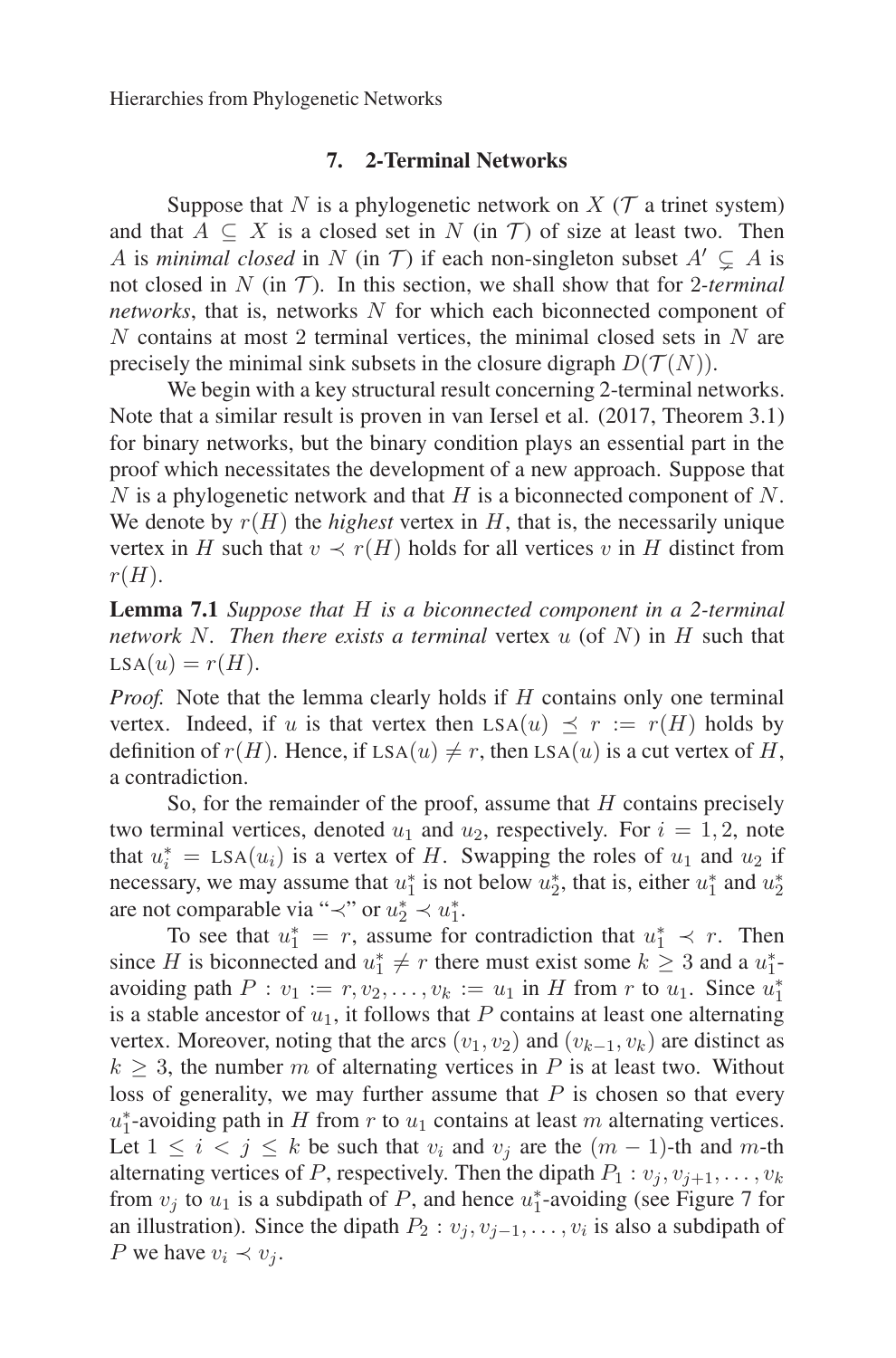

Figure 7. An illustration of the various paths considered in the proof of Lemma 7.1. The concatenation of the dipaths  $P'_2$  and  $P'_3$  forms the dipath  $P'$ , and the concatenation of the path  $P'_5$  and the dipath  $P'_4$  forms the path Q. Finally, the concatenation of P',  $P_2$  and  $P'_1$ forms the dipath  $\bar{P}$ .

Let  $P'$  denote a dipath from r to  $v_j$  (which exists by the definition of r). Note that the dipath obtained by concatenating  $P'$  and  $P_1$  is a dipath in H from r to  $u_1$ , and hence contains  $u_1^*$  because  $u_1^*$  is a stable ancestor of  $u_1$ . Since  $P_1$  is  $u_1^*$ -avoiding, it follows that  $u_1^*$  is a vertex of  $P'$ . Hence  $v_i \prec v_j \prec u_1^*$ . We now prove three claims which will allow us to establish that  $u_1^*$  is also a stable ancestor of  $u_2$ . This will complete the proof since if  $u_1^*$  is a stable ancestor of both  $u_1$  and  $u_2$ , then  $u_1^*$  must be a cut vertex of H, which is impossible since H is a biconnected component of N and  $u_1^*$  is contained in H.

Now, we first claim that  $u_1 \preceq v_i$  does not hold. Suppose this is not the case, i.e.,  $u_1 \preceq v_i$ . Then there exists a dipath K from  $v_i$  to  $u_1$ . Hence, the path R obtained by concatenating the subpath  $Q: v_1, \ldots, v_i$  of P with K is a path from r to  $u_1$ . Note that since P is  $u_1^*$ -avoiding, so is Q. Hence, R is also  $u_1^*$ -avoiding. Since, by construction, R has fewer alternating vertices than  $P$  this is impossible. Thus, the claim must hold.

Second, we claim that  $u_2^* \preceq u_1^*$ . To see this, note that since  $u_1$  and  $u_2$ are the only two terminal vertices in H, and, by the previous claim,  $u_1 \preceq v_i$ does not hold, we have  $u_2 \preceq v_i$  as every non-terminal vertex of N must have a terminal vertex of  $N$  below it. Without loss of generality, we may assume that, in fact,  $u_2 \prec v_i$  because the case  $u_2 = v_i$  can be established in a similar manner. Then there exists a dipath  $P'_1$  from  $v_i$  to  $u_2$ . Hence, the dipath  $\bar{P}_1$ obtained by concatenating  $P'$ ,  $P_2$ , and  $P'_1$  is a dipath in H from r to  $u_2$ . By the definition of a stable ancestor,  $u_2^*$  must be a vertex of  $\bar{P}$ . Since, as was observed above,  $u_1^*$  is a vertex of  $P'$  and, by assumption,  $u_1^* \prec u_2^*$  does not hold, we obtain  $u_2^* \leq u_1^*$ , as required for the second claim to hold.

Finally, we claim that  $u_1^*$  is also a stable ancestor of  $u_2$ . To see this, note first that  $u_1 \prec u_2^*$  must hold. Indeed, if  $u_1 \prec u_2^*$  did not hold, then  $u_2^*$ must be a cut vertex of  $H$  since  $u_2$  is the only other terminal vertex contained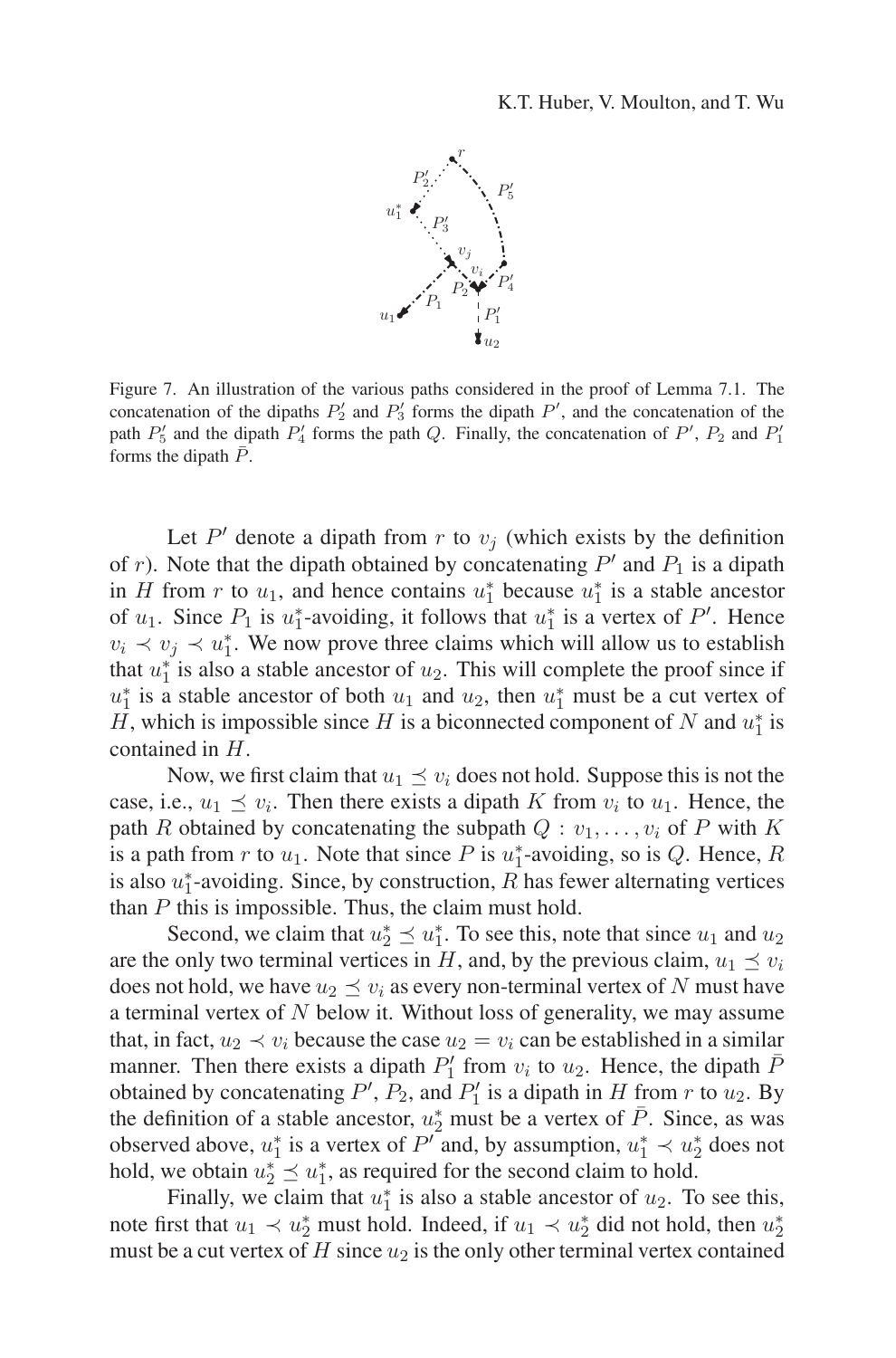in  $H$ . But this is impossible as  $H$  is a biconnected component of  $N$ . Now, assume for contradiction that  $u_1^*$  is not a stable ancestor of  $u_2$ . Then every  $u_1^*$ -avoiding dipath P from r to  $u_2$  (if it exists) must contain  $u_2^*$  since  $u_2^*$  is a stable ancestor of  $u_2$ . But  $u_1 \prec u_2^* \preceq u_1^*$  by the previous claims. Hence, the subpath of P from r to  $u_2^*$  can be extended to a  $u_1^*$ -avoiding dipath from *r* to  $u_1$ . This is impossible as  $u_1^*$  is a stable ancestor of  $u_1$ . -

We now show that for 2-terminal networks  $N$ , minimal sink subsets in  $D(T(N))$  are closed sets in N.

**Proposition 7.2** *Suppose that* N *is a 2-terminal network on* X *and that*  $A \subseteq X$  *is a subset with*  $|A| \geq 2$ *. If A is a minimal sink subset in*  $D(\mathcal{T}(N))$ *, then* A *is closed in* N*.*

*Proof.* Put  $\mathcal{T} = \mathcal{T}(N)$  and assume that  $A \subseteq X$  is a subset with  $|A| \geq 2$  that is also a minimal sink subset in  $D(\mathcal{T})$ . Using arguments similar to the ones used at the beginning of the proof of Corollary 6.4, we may assume that  $N$ does not contain a redundant pair of vertices. The remainder of the proof of the proposition is based on two claims which we establish first. Suppose  $U$ is the set of terminal vertices u in N for which, in addition,  $C(u) \cap A \neq \emptyset$ holds. Note that  $U \neq \emptyset$  as every element of X is a terminal vertex of N.

Claim 1: For each vertex  $u \in U$ , either  $|\mathcal{C}(u)| = 1$  or  $A \subseteq \mathcal{C}(u)$ must hold (but not both). To prove the claim, assume that there exists a vertex  $u \in U$  with  $|\mathcal{C}(u)| > 1$ . We need to show that  $A \subseteq \mathcal{C}(u)$ . Since u is a terminal vertex of N, Theorem 3.6 implies that  $\mathcal{C}(u)$  is closed in N. By Theorem 5.1 and Proposition 6.2, it follows that  $\mathcal{C}(u)$  is a sink subset in  $D(\mathcal{T})$ . Since A is also a sink subset of  $D(\mathcal{T})$ , the intersection  $B = C(u) \cap A$ is necessarily a sink subset of  $D(\mathcal{T})$ . By Corollary 6.4,  $|B| \geq 2$ . Since  $B \subseteq A$ , the minimality of A implies  $B = A$ . Thus,  $A \subseteq C(u)$ , which completes the proof of Claim 1.

Claim 2: If  $H$  is a biconnected component of  $N$  that contains a vertex  $u \in U$  with  $|\mathcal{C}(u)| = 1$ , then  $\mathcal{C}(r(H)) \subseteq A$ . To prove this claim, let  $u_x$  denote the unique leaf in  $\mathcal{C}(u)$ . Note that since N does not contain a redundant pair,  $u$  must be the parent of  $u_x$ .

Assume first that  $u$  is the only terminal vertex of  $N$  contained in  $H$ . Then  $r(H) = \text{LSA}(u)$ . Assume for contradiction that there exists some  $y \in \mathcal{C}(r(H)) - A$ . Then  $y \prec r(H) = \text{LSA}(u) = \text{LSA}(p(u_x))$ . Hence, by Theorem 6.3,  $(u_x, y)$  must be an arc in  $D(\mathcal{T})$ . Since  $u_x \in A$  as  $|\mathcal{C}(u)| = 1$ , and A is a sink subset of  $D(\mathcal{T})$ , it follows by Lemma 6.1 that  $y \in A$ , which is impossible.

Now, suppose that H contains two terminal vertices  $u_1$  and  $u_2$  of N, with  $u = u_1$ . Put  $u_1^* = \text{LSA}(u_1)$ , noting that we may assume that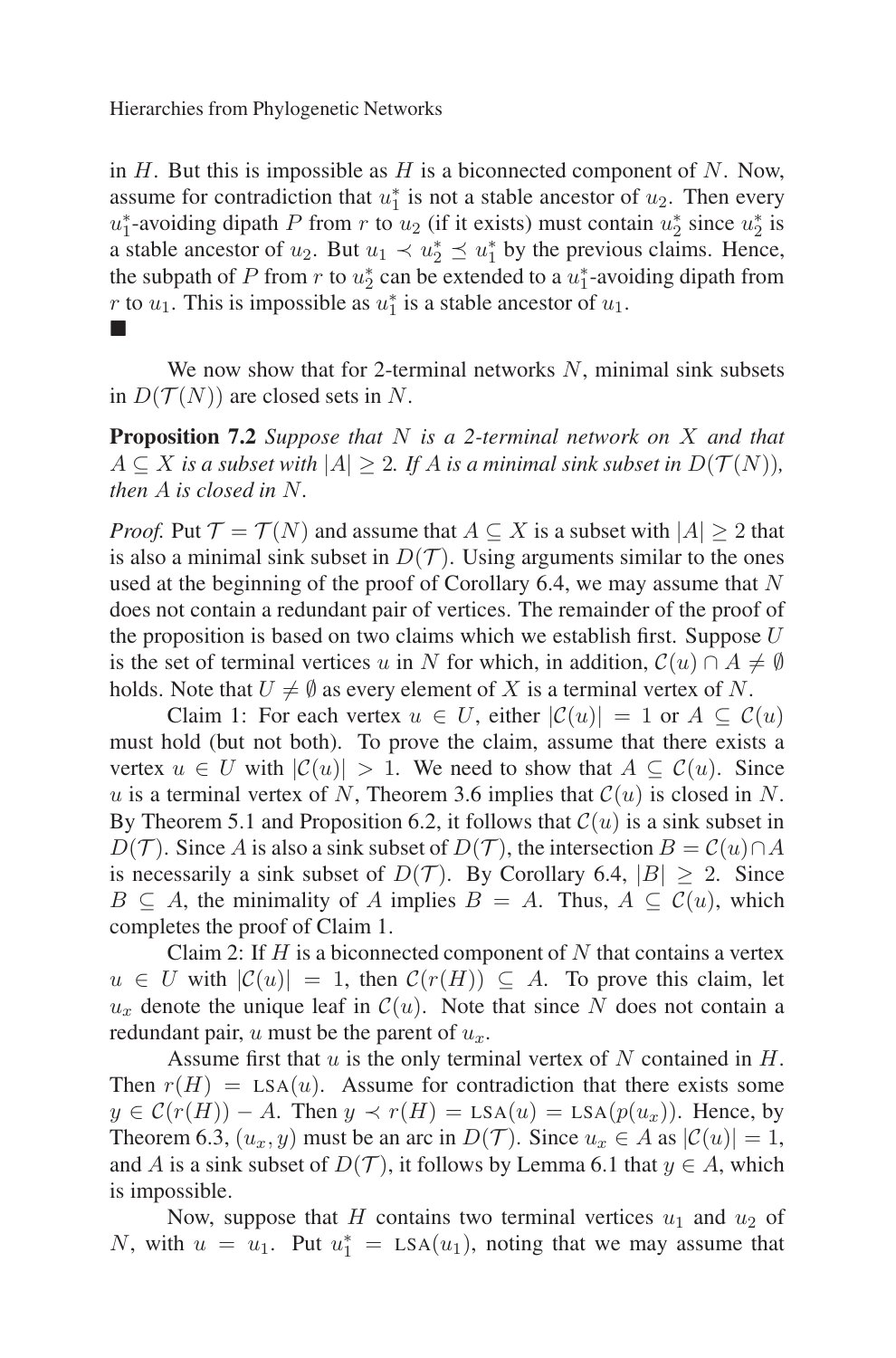$u_1^* \prec r(H)$  holds since otherwise arguments similar to the ones in the proof of Claim 1 maybe applied. Moreover,  $u_2 \prec u_1^*$  as otherwise  $u_1^*$  is a cut vertex of H, a contradiction. But then Theorem 6.3 implies for all  $y \in \mathcal{C}(u_2)$  that  $(u_x, y)$  is an arc in  $D(\mathcal{T})$ . Since  $u_x \in A$  and A is a sink subset of  $D(\mathcal{T})$ , it follows by Lemma 6.1 that  $C(u_2) \subseteq A$ . Since  $A \subseteq C(u_2)$  cannot hold as  $u_2$  is a terminal vertex distinct from  $u_1$ , Claim 1 implies that  $|\mathcal{C}(u_2)| = 1$ . Thus, there exists some  $y \in A$  such that  $\mathcal{C}(u_2) = \{y\}$ . Furthermore, since  $u_1^* \prec r(H)$  and H is a biconnected component of a 2-terminal network we have  $u_2^* = r(H)$  by Lemma 7.1. Together with  $u_2 = p(y)$ , Theorem 6.3 implies that  $(y, z)$  is an arc in  $D(\mathcal{T})$  for all z in  $\mathcal{C}(r(H)) - \{y\}$ . Combined with the assumption that A is a sink subset of  $D(\mathcal{T})$  and  $y \in A$ , it follows that  $\mathcal{C}(r(H)) \subset A$ . This completes the proof of Claim 2.

Using these claims we now prove that A is closed in N. Suppose  $x \in$ A. Then, by Theorem 6.3,  $(x, y)$  is an arc in  $D(\mathcal{T})$ , for all  $y \in \mathcal{C}(p(x))$  –  $\{x\}$ . Hence  $\mathcal{C}(p(x)) \subseteq A$ . Note that if  $p(x)$  is the root  $\rho(N)$  of N then  $\mathcal{C}(p(x)) = \mathcal{C}(\rho(N)) = X$ . Thus,  $A = X$  and, so, A is closed in N by definition. Thus, assume for the remainder of the proof that  $\rho(N) \neq p(x)$ .

Let  $p'(x)$  be a parent of  $p(x)$  in N and let C denote the biconnected component of N containing the arc  $(p'(x), p(x))$ . We consider two possible cases:

Case (1) C is a trivial biconnected component of N: Then  $(p'(x), p(x))$ is the unique arc of  $C$ . Since that arc is clearly a cut arc of  $N$ , it follows that  $\mathcal{C}(p(x))$  is a cut-arc set for N. Hence, by Theorem 4.1,  $\mathcal{C}(p(x))$  is closed in N. Thus, by Theorem 5.1,  $C(p(x))$  is closed in T. Since  $(p'(x), p(x))$ is a cut arc of C and N does not contain degenerate vertices,  $p(x)$  has at least two children. Hence,  $|C(p(x))| > 1$ . By Proposition 6.2, it follows that  $\mathcal{C}(p(x))$  must be a sink subset in  $D(\mathcal{T})$ . Since  $\mathcal{C}(p(x)) \subseteq A$ , the minimality of A implies  $A = \mathcal{C}(p(x))$ . Thus, A is closed in N.

Case (2) C is not a trivial biconnected component of N: Let  $U_C$  be the set of terminal vertices u in C for which, in addition,  $\mathcal{C}(u) \cap A \neq \emptyset$ holds. Note that  $U_C$  is not empty as it contains either  $p(x)$  or a descendant of  $p(x)$ . We consider two sub-cases:

Case (2-1) There exists a vertex  $u \in U_C$  with  $|\mathcal{C}(u)| > 1$ : Then, by Claim 1,  $A \subseteq \mathcal{C}(u)$ . Hence,  $x \prec u$ , and, therefore,  $p(x) \preceq u$ . Since u is a terminal vertex of N in C and  $(p'(x), p(x))$  is an arc of C, we obtain  $p(x) = u$ . In view of Theorem 6.3, it follows that for all  $y \in \mathcal{C}(u)$ ,  $(x, y)$  is an arc in  $D(\mathcal{T})$ . Hence, by Lemma 6.1  $\mathcal{C}(u) \subset A$ . By the minimality of A, we obtain  $A = \mathcal{C}(u)$ . Thus A is a closed in N.

Case (2-2)  $|\mathcal{C}(u)| = 1$ , for all  $u \in U_C$ : We shall construct a sequence of vertices  $r_0, r_1, \ldots$  of N which will eventually terminate at a vertex  $r_k$ ,  $k \geq 0$ , so that  $C(r_k) = A$  and  $r_k$  is either  $\rho(N)$  or a terminal vertex of N. Put  $r_0 = r(C)$ . Then  $|\mathcal{C}(r_0)| > 1$  because C is non-trivial and N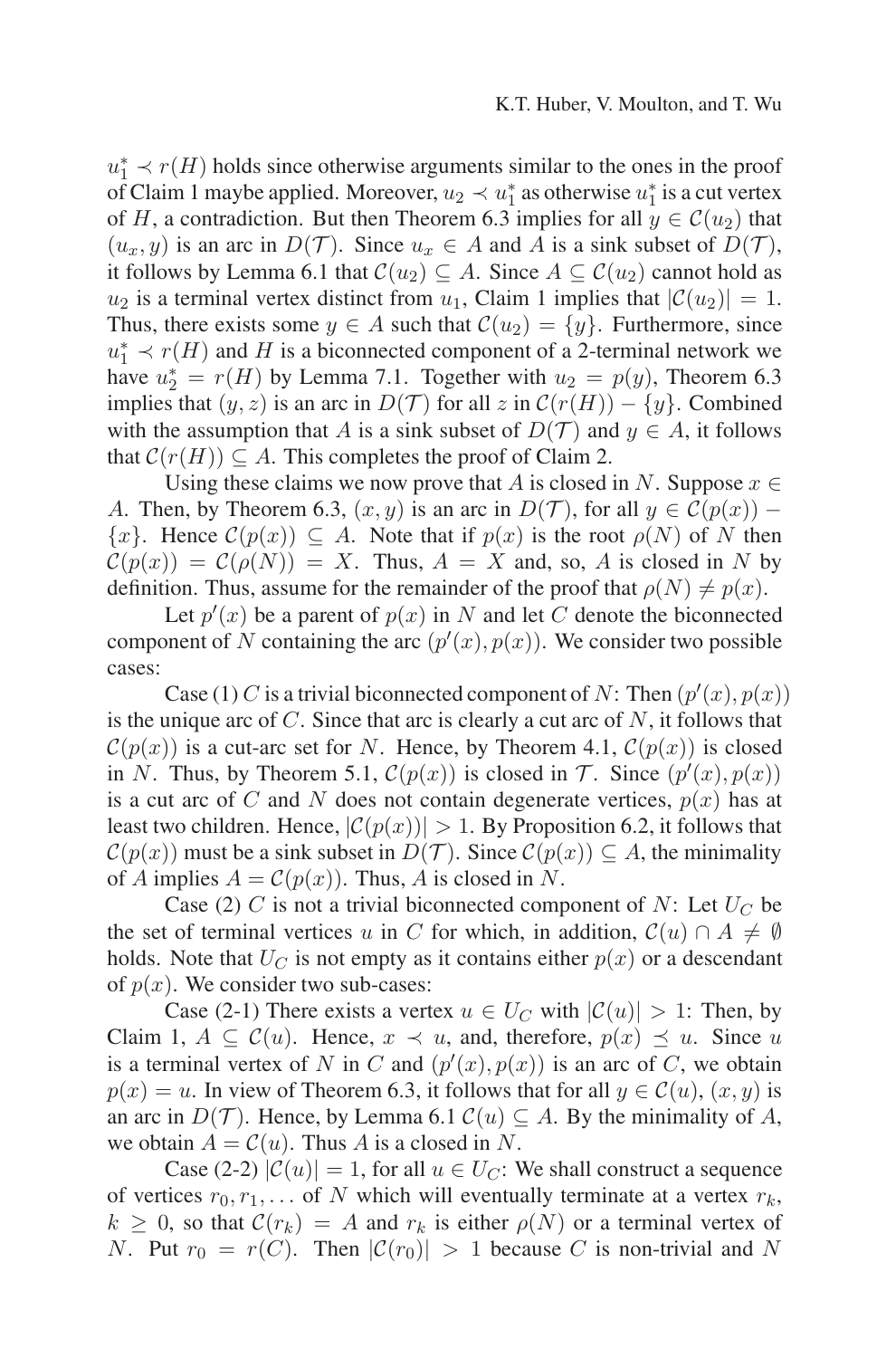does not contain any redundant pair of vertices. By Claim 2,  $\mathcal{C}(r_0) \subset A$ . Hence, if  $r_0 = \rho(N)$ , then  $X = \mathcal{C}(\rho(N)) = \mathcal{C}(r_0) \subseteq A \subseteq X$ , which implies  $C(r_0) = X = A$ . Hence, A is closed in N in this case. So suppose  $r_0 \neq \rho(N)$ . If  $r_0$  is a terminal vertex of N, then Theorem 3.6 implies that  $\mathcal{C}(r_0)$  is closed in N. By Theorem 5.1 and Proposition 6.2,  $\mathcal{C}(r_0)$  is a sink subset in  $D(\mathcal{T})$ , and by minimality of  $A, \mathcal{C}(r_0) = A$ .

So, assume  $r_0 \neq \rho(N)$  and that  $r_0$  is not a terminal vertex of N. Then there exists some biconnected component  $C_1$  of N that contains  $r_0$  so that  $r_0 \prec r_1 := r(C_1)$  holds. Furthermore, let  $u^1 \in V(C_1)$  denote a terminal vertex of N for which  $u^1 \prec r_0$  holds. Then  $\mathcal{C}(u^1) \subseteq \mathcal{C}(r_0) \subseteq A$  and so  $u^1 \in U$ . Note that since  $(p'(x), p(x))$  is an arc in C, we have  $x \notin C(u^1)$ . Hence,  $A \not\subset \mathcal{C}(u^1)$ . By Claim 1,  $|\mathcal{C}(u^1)| = 1$ , and so by Claim 2,  $\mathcal{C}(r_1) \subset A$ . With  $r_1$  playing the role of  $r_0$  in the argument used in the last paragraph, if  $r_1 = \rho(N)$  or  $r_1$  is a terminal vertex of N, then  $\mathcal{C}(r_1) = A$ . Therefore,  $r_1$ must be contained in a biconnected component  $C_2$  of N which contains a terminal vertex  $u^2 \in C_2$  with  $u^2 \prec r_1 \prec r_2 := r(C_2)$  and  $\mathcal{C}(r_2) \subset A$ .

Since N is finite, this process of constructing vertices  $r_i$ ,  $i \geq 0$  must terminate at some stage  $k \geq 0$  resulting in a vertex  $r_k$  such that  $\mathcal{C}(r_k) = A$ and  $r_k$  is either  $\rho(N)$  or a terminal vertex of N.

We now characterize sets that are minimal closed in 2-terminal networks.

**Theorem 7.3** *Suppose that* N *is a 2-terminal network on* X *and*  $A \subseteq X$ *with* |A| ≥ 2*. Then the following assertions are equivalent.*

(i) A *is minimal closed in* N*.*

-

(ii) A *is minimal closed in*  $\mathcal{T}(N)$ .

(iii) A *is a minimal sink subset in the closure digraph*  $D(\mathcal{T}(N))$ *.* 

*Proof.* (i)  $\iff$  (ii): This is a direct consequence of Theorem 5.1.

 $(ii) \Rightarrow (iii)$ : Suppose that A is a minimal closed set in  $\mathcal{T} := \mathcal{T}(N)$ . Then, by Proposition 6.2, A is a sink subset in  $D(\mathcal{T})$ . Assume for contradiction that A is not a minimal sink subset in  $D(\mathcal{T})$ . Then there exists a minimal sink subset  $B \subseteq X$  in  $D(\mathcal{T})$  with  $B \subsetneq A$ . By Proposition 7.2, B must be closed in N. Hence, by Theorem 5.1,  $B$  is also a closed in  $\mathcal T$ . Thus,  $B = A$  by the minimality of A which is impossible.

 $(iii) \Rightarrow (ii)$ : Put  $\mathcal{T} := \mathcal{T}(N)$  and suppose that A is a minimal sink subset in  $D(\mathcal{T})$ . Then, by Proposition 7.2, A is closed in N. Assume for contradiction that  $A$  is not minimal closed in  $N$ . Then there exists some  $B \subsetneq A$  that is minimal closed in N. By the equivalence of Assertions (i) and (ii) in Theorem 7.3, B must be a minimal closed set in  $\mathcal{T}$ . Hence,  $|B| > 2$  by the definition of a minimal closed set of N. By Proposition 6.2,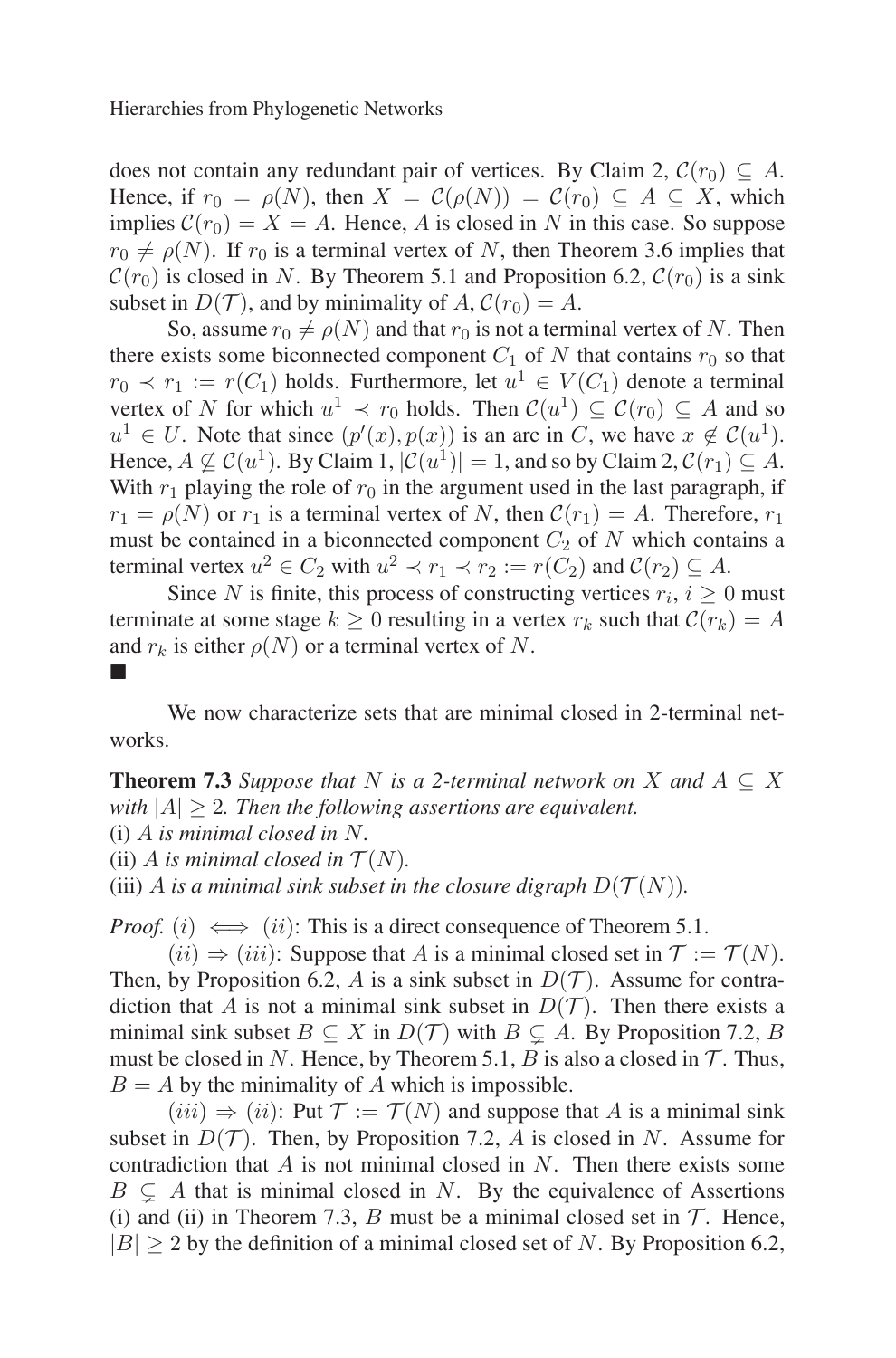B is a sink subset in  $D(\mathcal{T})$ . Thus,  $A = B$  by the minimality of A which is impossible.

-

To illustrate the last theorem, consider the network N on  $X = \{1, 2, \ldots\}$  $\ldots$ , 8} in Figure 1. Then  $A := \{7, 8\}$  is minimal closed in N, and A is also a minimal sink subset in the closure digraph  $D(T(N))$  (see Figure 4). On the other hand,  $A' := \{1, 2, 3, 4, 5, 6\}$  is a sink subset in the closure digraph  $D(\mathcal{T}(N))$  but it is not a minimal sink subset because  $\{5,6\}$  is a sink subset. Hence Theorem 7.3 implies that  $A'$  is not minimal closed in N. Indeed,  $A'$ is not even a closed set in N.

Since a level-2 (and hence also a level-1) network is necessarily a 2 terminal network, Theorem 7.3 can be viewed as a significant generalization of a result presented in Oldman, Wu, van Iersel and Moulton (2016, Theorem 1 in the Appendix), which characterizes minimal sink subsets in the closure digraph induced by level-1 networks using minimal cut-arc sets.

# **8. Conclusions and Future Directions**

In this paper we have introduced the concept of a closed set in a phylogenetic network. We have seen that these sets provide a natural way to extend the notion of SN-sets for binary networks to general networks, and that the closed sets of a network are closely related to the triplets and trinets that it displays.

In Theorem 7.3, we showed that we can characterize the closed sets of a 2-terminal network in terms of minimal sink subsets of the closure digraph associated to the triplets displayed by the network. It would be interesting to know whether or not this result also holds for networks in general, although this appears to be quite difficult to decide. In addition, it could also be of interest to better understand properties of 2-terminal networks (or more generally, k-terminal networks,  $k \geq 1$ , which can be defined in the obvious way). For example, are 2-terminal networks defined by their trinets? Note that level-2 networks enjoy this property (van Iersel and Moulton 2014).

In general, a phylogenetic network is not determined by its trinets (even if it is binary) (Huber, van Iersel, Moulton and Wu 2015). However, by Theorem 5.2 it follows that the cut arc hierarchy  $\mathcal{H}_{CA}(N)$  can be constructed from the trinets of a phylogenetic network  $N$ . It would be interesting to know whether or not the cut vertex hierarchy  $\mathcal{H}_{CV}(N)$  or the related hierarchy  $\mathcal{H}_{CV}^{*}(N)$  can also be reconstructed from trinets. More generally, it could be useful to understand which other features of networks are determined by their trinets.

In this paper we have concentrated on theoretical properties of closed sets. However, there are associated algorithmic questions that are also of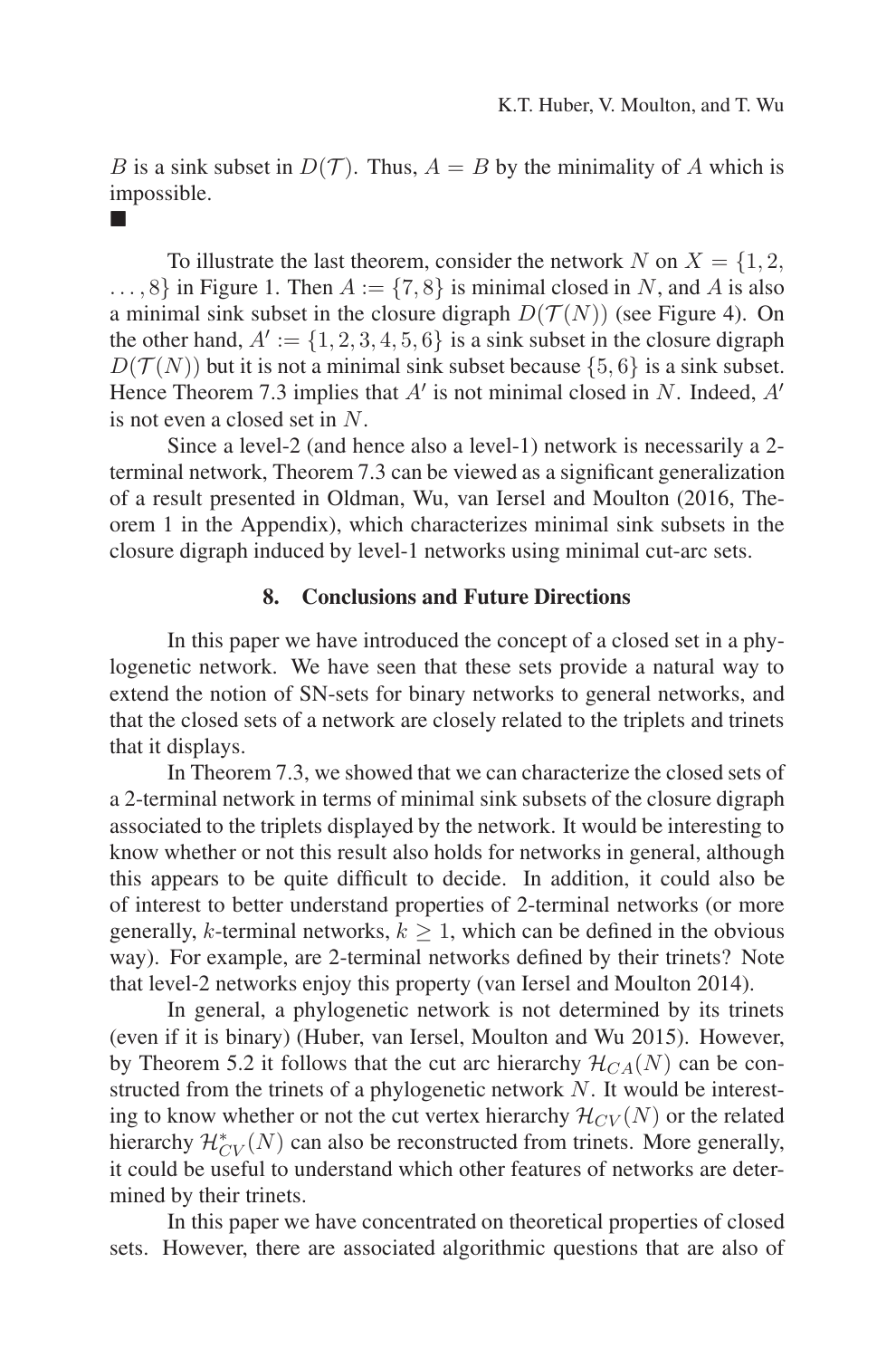interest. For example, note that combined with an algorithm similar to the one presented in Jansson and Sung (2004, Figure 4), Lemma 5.5 can be used to compute, for any dense triplet system  $R$  on a set X, the associated family of SN-sets for  $\mathcal R$  in  $O(|X|^5)$  time. However, it would be interesting to know whether there may be a more efficient algorithm for computing closed sets along the lines of the one presented in Jansson et al. (2006) for computing SN-sets. This might also use results presented in Fischer and Huson (2010) for computing lowest stable ancestors.

Solutions to these sorts of problems should eventually lead to new algorithms for computing phylogenetic networks. One possible approach to develop such an algorithm could be to use Theorem 7.3 as a basis for computing level-2 networks (or more generally 2-terminal networks). This might follow the approach that was used in Oldman et al. (2016) to construct level-1 networks in a bottom up fashion from level-1 trinets. In particular, first a dense set of level-2 trinets would be computed from biological data and then, using the closure digraph of this set, a minimal sink subset would be found. For this subset a simple level-2 network could then be derived, and the subset replaced by a single element in such a way that this whole process could be repeated. However, various problems would need to be overcome to make this approach work. For example, new methods need to be developed to associate level-2 trinets to biological data, and robust ways need to be found for combining level-2 trinets into level-2 networks.

#### **References**

- CARDONA, G., LLABRES, M., ROSSELLO, F., and VALIENTE, G. (2011), "Comparison of Galled Trees," *IEEE/ACM Transactions on Computational Biology and Bioinformatics, 8*, 410–427.
- DRESS, A., MOULTON, V., STEEL, M., and WU, T. (2010), "Species, Clusters and the 'Tree of life': A Graph-Theoretic Perspective," *Journal of Theoretical Biology, 265*, 535–542.
- FISCHER, J., and HUSON, D. (2010), "New Common Ancestor Problems in Trees and Directed Acyclic Graphs," *Information Processing Letters, 110*, 331–335.
- GUSFIELD, D. (2014), *ReCombinatorics: The Algorithmics of Ancestral Recombination Graphs and Explicit Phylogenetic Networks*, MIT Press.
- HUBER, K.T., and MOULTON, V. (2012), "Encoding and Constructing 1-Nested Phylogenetic Networks with Trinets," *Algorithmica, 616*, 714–738.
- HUBER, K.T., VAN IERSEL, L., MOULTON, V., SCORNAVACCA, C., and WU, T. (2017), "Reconstructing Phylogenetic Level-1 Networks from Nondense Binet and Trinet Sets," *Algorithmica, 77*, 173–200.
- HUBER, K.T., VAN IERSEL, L., MOULTON, V., and WU, T. (2015), "How Much Information is Needed to Infer Reticulate Evolutionary Histories," *Systematic Biology, 64*, 102–111.